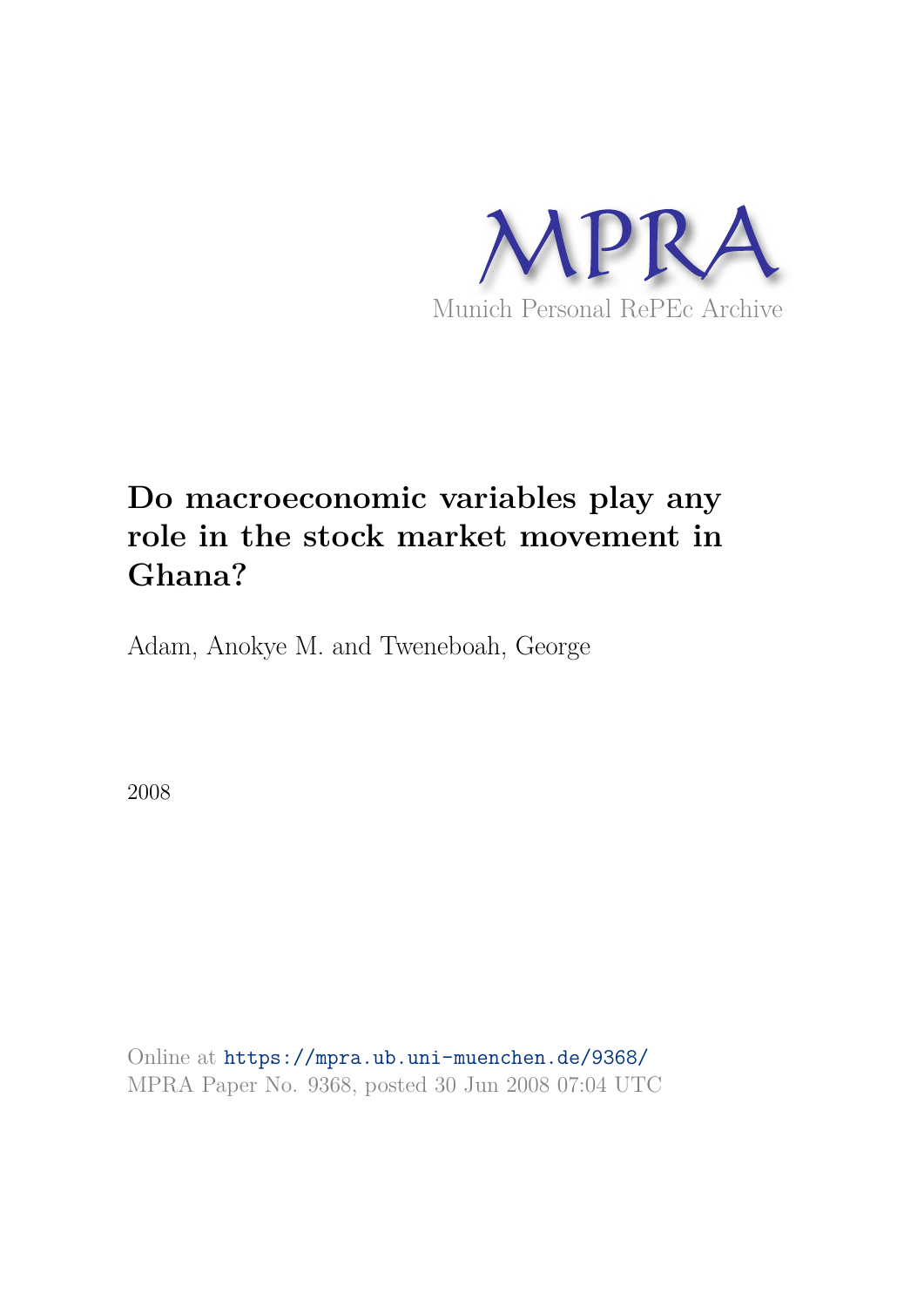Do macroeconomic variables play any role in the stock market movement in Ghana?

By

Anokye M. Adam<sup>1</sup>

And

George Tweneboah<sup>2</sup>

<sup>&</sup>lt;sup>1</sup> School of Management, University of Leicester, UK E-mail: ano77chie@yahoo.co.uk / ma262@le.ac.uk <sup>2</sup> School of Management, University of Leicester., UK

E-mail:opokutweneboah@yahoo.com /gt56@le.ac.uk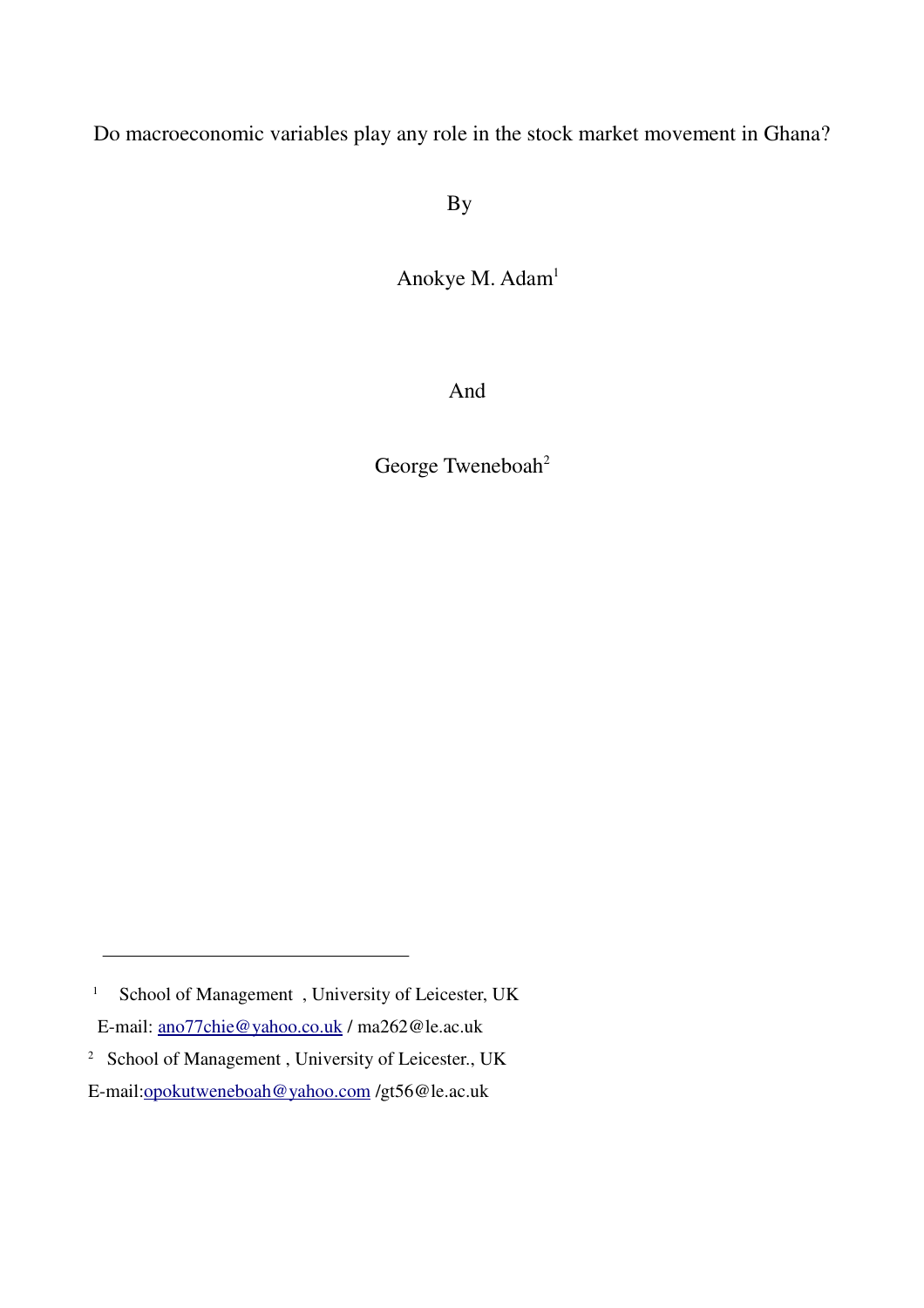#### **Abstract**

This study examines the impact of macroeconomic variables on stock prices. We use the Databank stock index to represent the stock market and (a) inward foreign direct investments, (b) the treasury bill rate (as a measure of interest rates), (c) the consumer price index (as a measure of inflation), (d)Average crude oil prices , and (e) the exchange rate as macroeconomic variables. We analyse quarterly data for the above variables from 1991.1 to 2007.4. employing cointegration test, vector error correction models (VECM). These tests examine both long-run and short-run dynamic relationships between the stock market index and the economic variables. The paper established that there is cointegration between macroeconomic variable and Stock prices in Ghana indicating long run relationship. The VECM analyses shows that the lagged values of interest rate and inflation has a significant influence on the stock market. The inward foreign direct investments, the oil prices , and the exchange rate demonstrate weak influence on price changes. In terms of policy implication, the establishment of lead lag relation indicate that the DSI is not informational efficient with respect to interest rate, inflation inward FDI, Exchange rate and world Oil prices.

Keywords: Stock Market, Cointegration, Toatl derivative, Stock duration, partial differentiation

JEL Classification :G10, C32, C50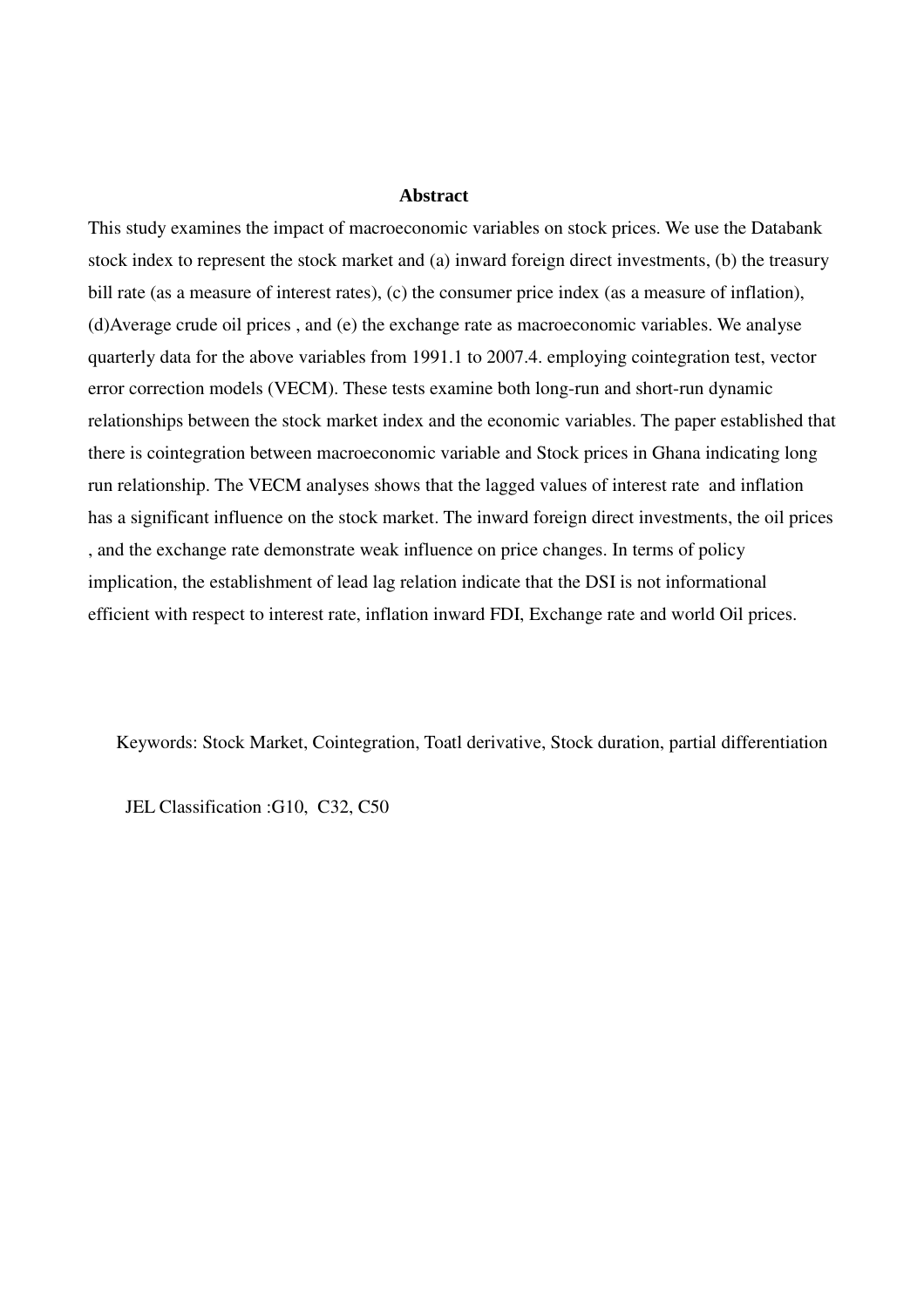#### **1.0 Introduction**

The relationship between macro economic growth and stock market development has dominated academic both academicians' and practitioners literature in recent times . A significant research has been done to investigate the relationship between stock market returns and a range of macroeconomic variables, across a number of different stock market and over a range of different time horizon (Humpe and Macmillan, 2007). Most of these have shown interesting result. Else where for example, Modigliani and Cohn (1979) have shown that expected stock returns should equal the current earnings yield on stocks (defined as earnings over price) plus an inflation premium. Ho (1983) conducted a study for six 'far East Countries' namely Australia Hong Kong, Japan, the Philippines, Singapore and Thailand to test the impact of money supply to stock market using cointegration and causality test. He concluded that Japan and Philippines exhibit unidirectional causal flow running from measures of monetary supplies (M1 and M2). Australia, Thailand and Hong Kong exhibits unidirectional causal flow running from M1 only. Mayasami and Koh (2000) examined the dynamic relations between macroeconomic variables and Singapore stock market using Johansen vector error-correction model and report the sensitivity of Singapore stock market to interest rate and exchange rate. Humpe and Macmillan (2007) examine the influence of a number of macroeconomic variables on stock prices in two countries, the US and Japan using cointegration analysis. The study concludes evidence of single cointegration vector between stock prices, industrial production, inflation and long interest rate for the US. Normalised coefficient from the cointegration vector on stock prices suggested US stock prices were influenced, the industrial production impacted positively on stock prices and negatively by inflation and long interest rate. The influence of monetary supply is insignificant. Two cointegration vectors were found for the case of Japan. Normalising one of the coefficients on stock prices showed evidence of stock prices positively related to industrial production / output but negatively related to monetary supply.

In Africa, Jefferis, Okeahalam and Matome (2001) reported that, the real stock market index of the Johannesburg Stock Exchange (JSE) has a positive long-term relationship with real GDP and real exchange rate, and a negative relationship with real long-term interest rate over the period 1985 to 1995. Establishing such relationship would not only be very useful to policy makers and investors' alike but will also test the efficiency of the stock market because establishing a lead-lag relationship between stock prices and macroeconomic variables exposes the existence of arbitrage profit hence the inefficiency of the market. If the stock market is efficient, it would already have incorporated all the current and anticipated changes in macroeconomic variables. Consequently, a causal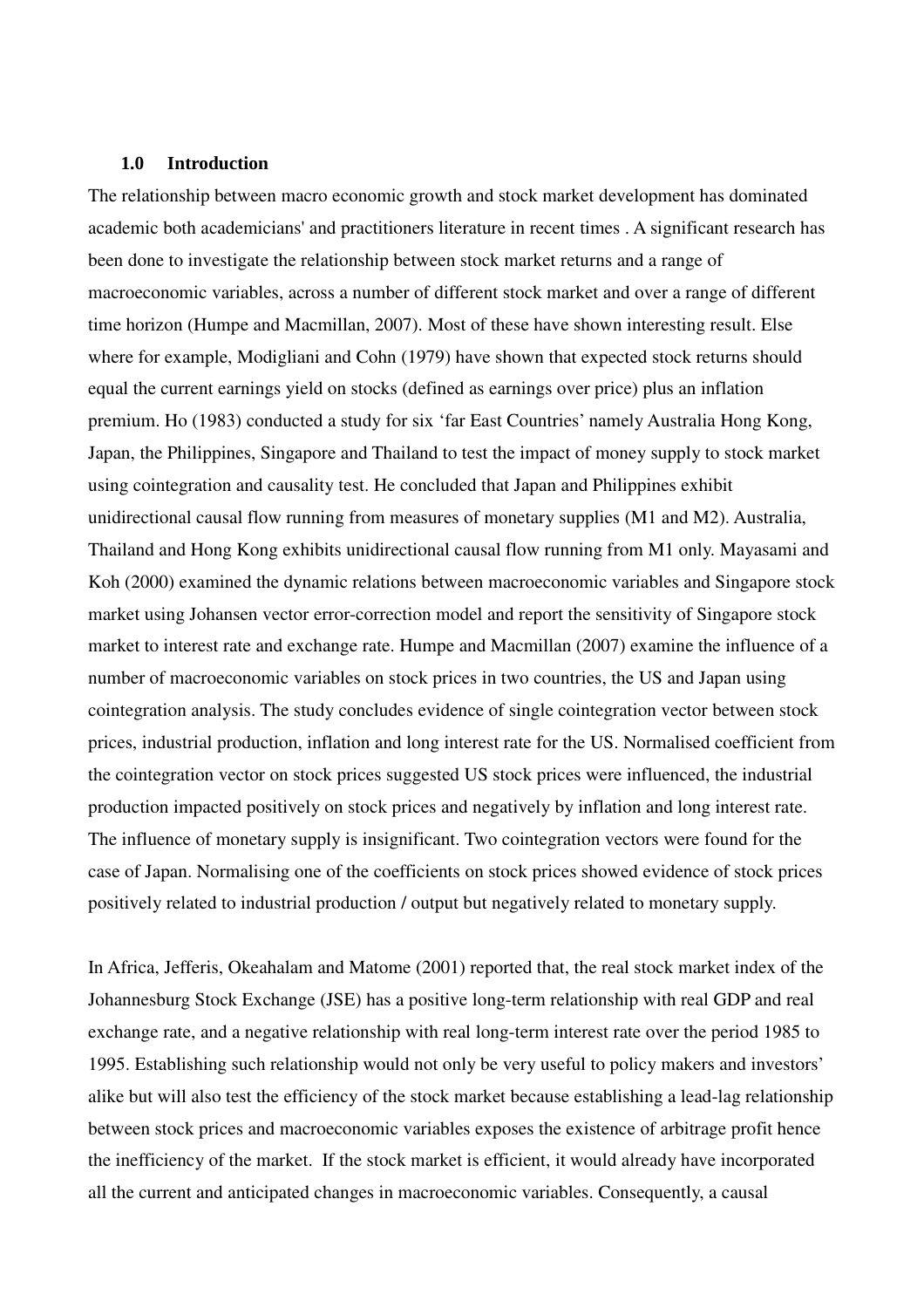relationship between changes in macroeconomic variables and stock prices will not be established. With this important implication on stock prices, there have been a limited study on the dynamic linkage between the macro economy and stock prices in Ghana. Recognizing the importance of these studies, we have .widen our study to capture most of the key macro economic indicators for robust analyses.

The objective of our study is to establish the dynamic linkages between key macroeconomic indicators namely Consumer Price Index (CPI), exchange rate (ER), interest Rate(TB), Inward FDI(FDI) , Oil Prices (OP), and stock market in Ghana .

Engle and Granger (1987) and Granger (1986) suggest that the validity of long term equilibrium between variables can be examined using cointegration techniques. A number of studies have applied these techniques, for example Osei (2006) investigated the long run and short –run relationship between Ghana stock market and some selected macroeconomic variable (money supply, inflation, exchange rate and gold price) using cointegration techniques. The paper reported long run relationship between the macro economic variables and Ghana stock market.

 We employ cointegration procedure to study the relationship between these key macroeconomic variables and stock prices in Ghana. The rest of the paper is organised as follows: The variable selection justification in Section 2, and Section 3 Data and methodology. The empirical results and discussion in Section 4, followed by conclusions in Section 5.

### **2.0 Variables selection Justification**

The selection of relevant macroeconomic variables requires judgement and we draw upon both on existing theory and existing empirical evidence (Chen, Roll and Ross 1986) . The variables selection motivation is begin by considering Miller and Modigliani (1961) Dividend Discount Model (DDM) which provides a simple but useful framework for understanding the relationship between stock prices, the stream of future cash flows from the stock, and the discount rate. In DDM, the stock market price is set equal to the stream of forecast dividend, D, discounted at the required rate of return, r:

................................................................2. 1

This becomes

$$
P_t = \frac{D_{t-1}(1+g)}{r-g}
$$
................. 2.2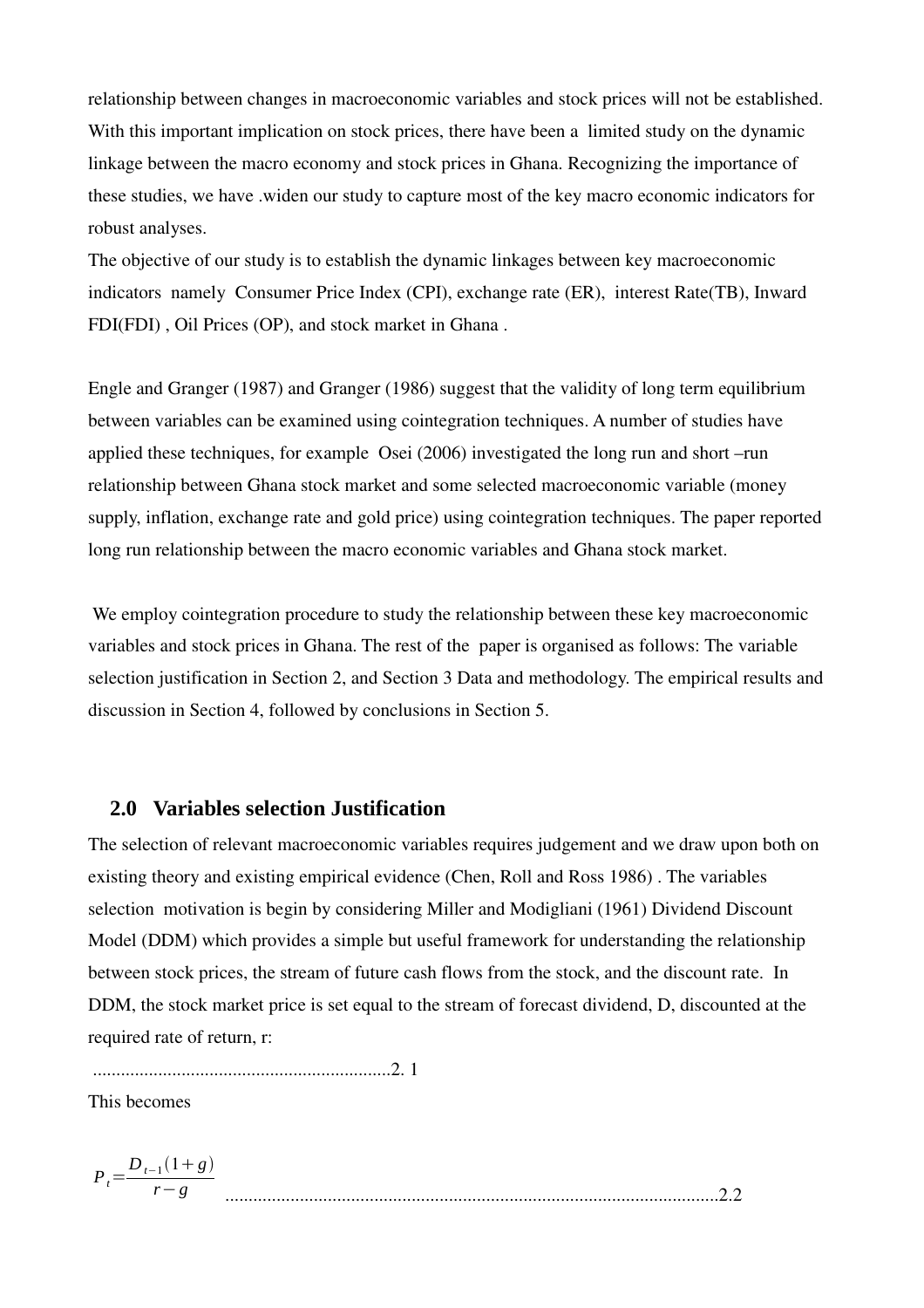Where  $D_{t-1}$  is the dividend at time t= t-1, r is the discount rate and g, a constant growth rate From 3.1b,  $dp/dr = -\frac{1}{r-1}$  $\frac{1}{r-g}$  = -D<sub>s</sub> where -Ds is stock duration (see Leibowitz, Sorensen, Arnott and Hansen 1989).

Th expected rate of return can be written as function of risk free interest rate I, an expected inflation component  $\Pi$  and risk premium,  $\tau$  I.e.  $r = f(I, \Pi, \tau)$ We write *r*=*I* ........................................................................................................2.3 Unlike (Tessaromatis, 2003), risk premium,  $\tau$  is time variate...

And growth rate as a function of interest rate  $I$ , expected inflation,  $I$  and non-interest rate related growth  $\Phi$  such that(see Tessaromatis, 2003)

*g* = *I* ..................................................................................................................2.4

Where  $\beta$  captures the sensitivity of growth to interest rates and  $\lambda$  the sensitivity of growth to inflationary expectations.

(Leibowitz, Sorensen, Arnott and Hansen 1989) employed the total differential of stock price to determine the impact of changes in discount factor on stock prices. Similar total differential is being employed to arrive at the desired expression

*dp*/ *p*=∂ *p* /∂ *rdr*∂ *g* /∂ *gdg*=-1 *rg drdg*=-*Ds drdg* ..........................................2.5

 $dr = dI + d\tau + d\Pi$  and  $dg = \beta dI + \lambda d\Pi + d\Phi$  from equations (2.3) and (2.4) respectively.

Using these two expressions , equation (5) becomes

$$
dp/p = -D_s[(d I + d \tau + d \Pi) - (\beta d I + \lambda d \Pi + d \Phi)]
$$
  
\n
$$
dp/p = -D_s(1-\beta) d I - D_s(1-\lambda) d \Pi - D_s d \tau + D_s d \Phi
$$
.................2.6

we can write that

It should be noted that the total risk accrue to a security is the result of the exposure to many sources of risk. These span from global to company specific source of risk. Such factors include but not limited to currency exchange exposure, world oil prices, inward FDI, etc.

= *f* <sup>1</sup> *f* 1 *,*........ *, <sup>k</sup> f k , <sup>u</sup> f u* ........................................................................................2.7 where

 $\beta_{i_1}$ .....................,  $\beta_{k_1}$  and u represent sensitivity of the total risk to each factor.

 $f_i$ ............. $f_k$  factors common to the security

 $f_n$  is sum of the factors that are unaccounted for

We write the total derivative as

*<sup>d</sup>* =∑ *i*=1 *k i* ∂ ∂ *f <sup>i</sup> df <sup>i</sup> u* ∂ ∂ *f <sup>u</sup> df <sup>u</sup>* i=1, 2 ........k ..........................................................2.8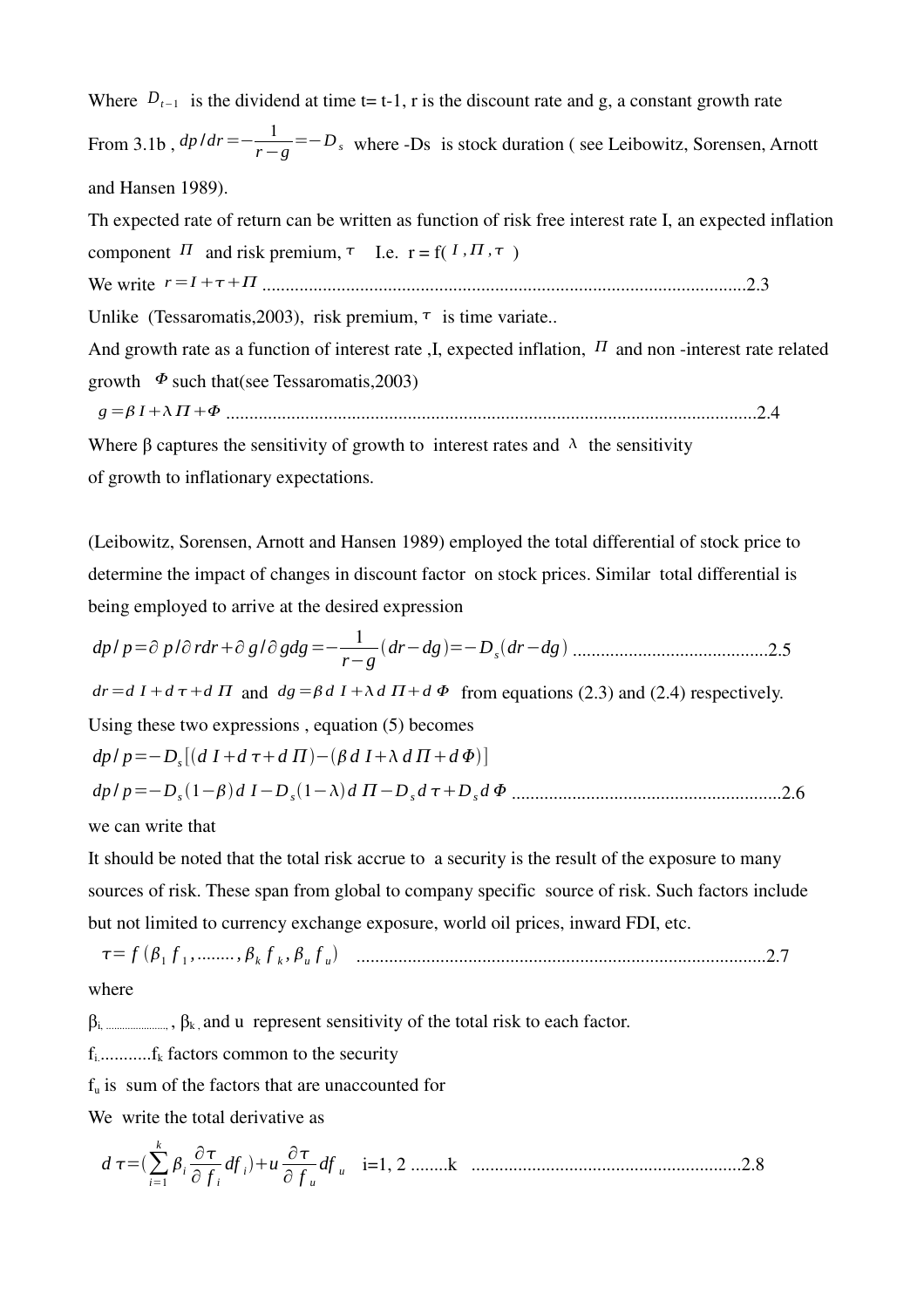Assuming linear relationship between the risk factor ( $\tau$ ) and f<sub>i</sub>...........f<sub>k</sub> such that  $\partial \tau / \partial f_i$  is

constant, then  $d\tau = (\sum_{i=1}^{\infty}$ *k <sup>i</sup> df <sup>i</sup> df <sup>u</sup>* .............................................................................2.9

where  $i=1$ , ........ $k$ 

Equation (2.6 and 2.9) can be written as

$$
dpl p = -D_s(1-\beta) dI - D_s(1-\lambda) d\Pi - D_s(\sum_{i=1}^k \phi_i df_i) + \varepsilon \text{ where } \varepsilon \text{ random term } .........2.10
$$

Integrating equation (2.10) gives

ln *p*=-*Ds* 1- *I*-*Ds* 1--*<sup>D</sup>s*∑ *i*=1 *k i f <sup>i</sup>* .................................................................2.11 ∀ 01 and 01

The negative coefficients is well explain by economic intuition. The selection of  $f_1$ ............ $f_k$  factors required good judgement and sound intuitive analysis. Base on existing literatures and country specifics we include exchange rate , Oil prices and Inward FDI.

#### *Exchange Rate*: Exchange rate affects stock market in several ways;

 A depreciating currency causes a decline in stock prices because of expectations of inflation (Ajayi and Mougoue, 1996). Inflation is seen as negative news by the stock market, because it tends to curb consumer spending and therefore company earnings( *Dimitrova,2005).* 

 Depreciation of the Ghana cedi will lead to an increase in prices of imported goods which the economy heavily depend and thereby decreasing cash flows to the import companies. Although few export companies will increase their cash flow which will increase earning , thus high share prices . The impact will be determined by the relative dominance of import and export sectors of the economy. Ghana as a heavy importers will suffer from higher costs due to weaker domestic currency and will have lower earnings, thus lower share prices

*Inward FDI:* Inward FDI has been a source of technology and employment creation for most developing countries. It provide additional employment, increased output of goods and services, and overall increases in GDP. Many studies have shown that increase in inward FDI increases stock market growth. For example*,* Large investment inflows to SEE supported the economic growth rates and pushed up stock prices at the major equity markets in the region(SEE Investment Guide*,* (2006).The participation of of foreigners in emerging stock market is said to have reduced risk premium. Oyama (1997) documented that **t**he risk premium for Venezuela stock market, Jordan and Pakistan declined sharply between 1990 and 1992 following liberalization of stock investment by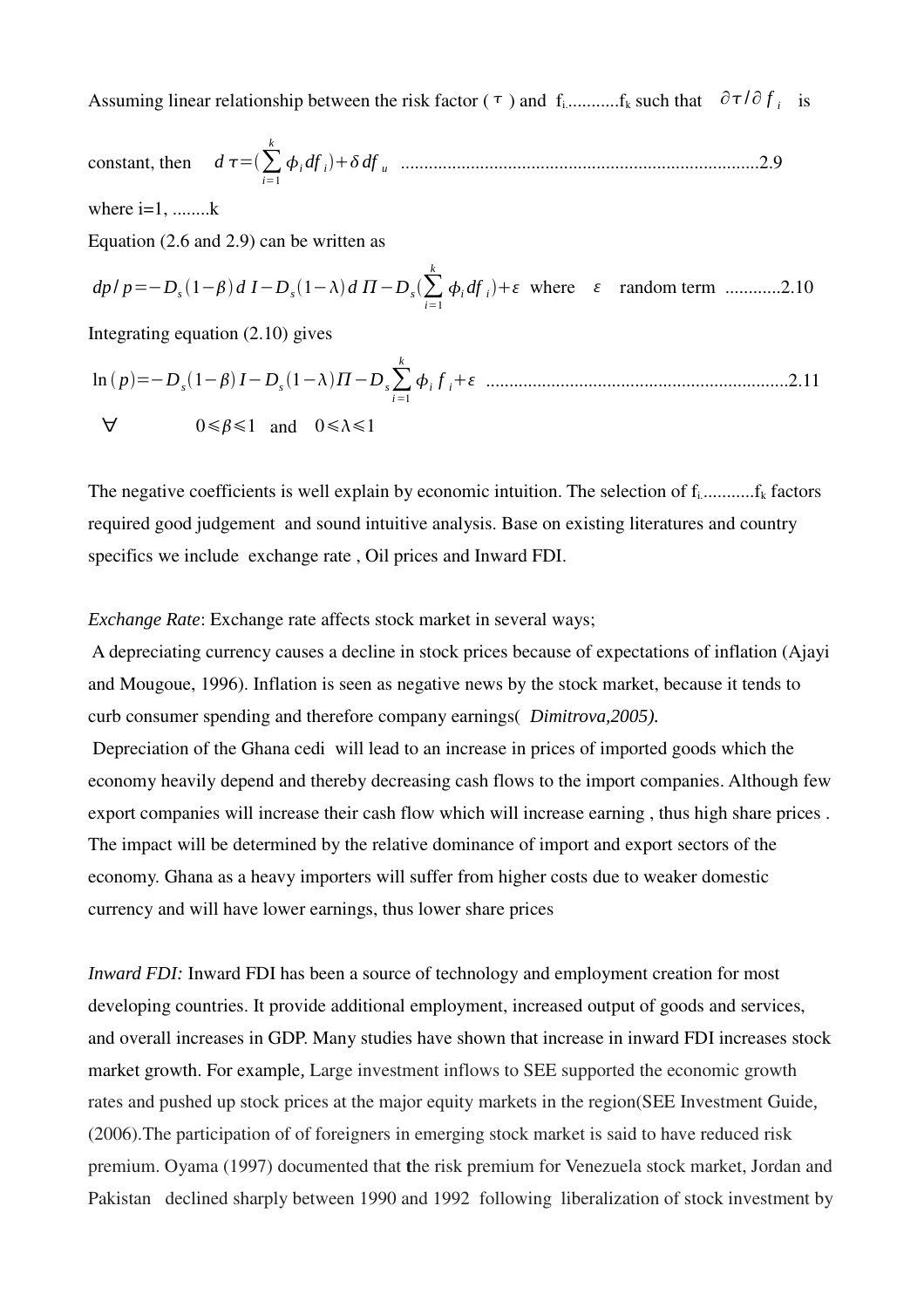foreigners in 1990 and increase of the amount of home currency and foreign exchange that could be taken abroad by residents and non-residents .Our interest in adding inward FDI stem from recent interest of foreign investors in Ghana stock Marke*t.* 

*oil Prices*: According to the Bank of Ghana (2004), the dilemma of an oil price surge for central banks is that it is often problematic from a stabilisation policy perspective in the sense that higher oil prices not only push up inflation (thereby calling for a rise in interest rates), but also dampen growth (requiring rates to be lower than otherwise) .(Driesprong, Jacobsen and Maat July 2007) document evidence showing that changes in oil prices affects forecast stock returns, we therefore include in our discussion.

# **3.0 Data and Methodology**

#### **3.1 Data Description**

The data for the study are quarterly from 1991.1 to 2007.4. All the macroeconomic data except Inward FDI and oil prices were extracted From IFS data base. The data on Inward FDI were extracted from UNCTAD while the data DSI were obtained from Databankgroup Research. The oil price were obtained from the World Bank World Economic Outlook data base . The FDI data were obtained in annually form and interpolated by the method proposed by Goldstein and Khan (1976).

The brief description for each variable used is presented in Table below

Table 1 : Description and source of data

| Variable   | Concept      | Description             | Units          | Source         |
|------------|--------------|-------------------------|----------------|----------------|
| LogDSI     | Stock prices | Databank                | 30 Nov.        | Databank       |
|            |              | stock Index             | $1990 = 79.83$ | research       |
| <b>FDI</b> | Inward FDI   | Volume of               | Millions of    | <b>UNCTAD</b>  |
|            |              | foreig capital National |                | Database       |
|            |              | invested in             | currency       |                |
|            |              | the economy             |                |                |
| <b>CPI</b> | Inflation    | Consumer                | Percentage     | <b>IMF IFS</b> |
|            |              | price index             | per annum      | Database       |
|            |              |                         | $(2000=100)$   |                |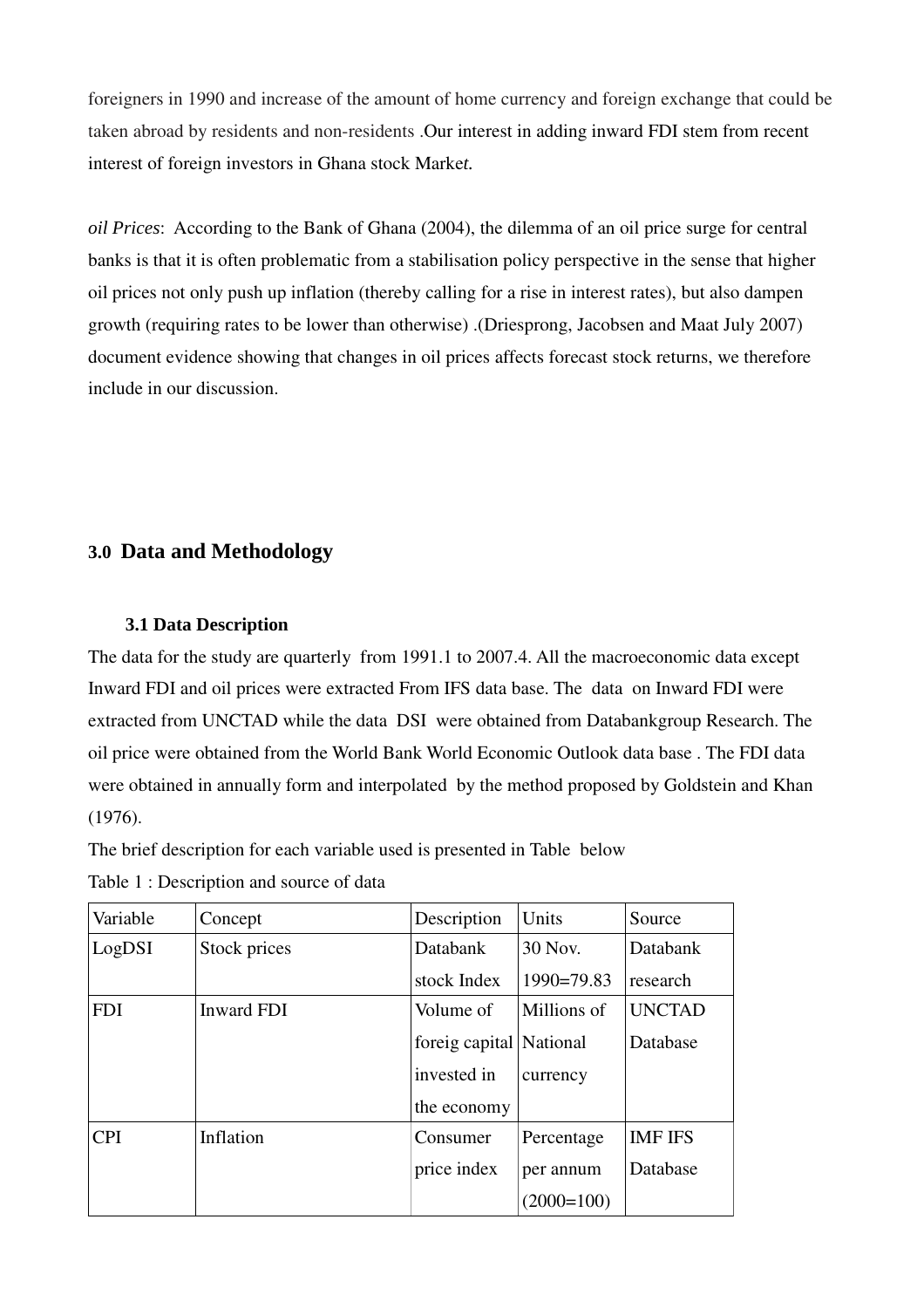| TB        | Interest rate           | $91$ -day     | Percentage  | <b>IMF IFS</b> |
|-----------|-------------------------|---------------|-------------|----------------|
|           |                         | Treasury bill | per annum   | database       |
|           |                         | rate          |             |                |
| <b>OP</b> | <b>World Oil Prices</b> | Average       | Millions of | World Bank     |
|           |                         | Crude prices  | National    | Commodity      |
|           |                         |               | currency    | Prices         |
|           |                         |               |             |                |
| ER        | Exchange rate           | Nominal       | Index       | <b>IMF IFS</b> |
|           |                         | effective     | Number      | series         |
|           |                         | Real          |             |                |
|           |                         | Exchange      |             |                |
|           |                         | Rate          |             |                |

#### 3.2 Methodology

Cointegration tests look for linear combinations of I(d) time series that are stationary and the linear combination of I(d) which is stationary is called the cointegrating equation and may be interpreted as a long-run equilibrium relationship between the variables as captured in Granger (1987). We employ the Johansen (1991) and (1995) maximum likelihood procedure,Which is based on a vector error correction model (VECM) and is represented in VECM form:

△ *<sup>X</sup> <sup>t</sup>*=∑*t*=<sup>1</sup> *p Г <sup>i</sup>*△ *Xt<sup>i</sup> X <sup>t</sup> <sup>p</sup> Dt<sup>t</sup>* ....................................................................3.1

where  $\Delta$  is the first difference lag operator, *X t* is a (kx1) random vector of time series variables with order of integration equal to one,  $I(1)$ ,  $\mu$  is a (kx1) vector of constants,

 $\Gamma_i$  are (k x k) matrices of parameters,  $\xi_i$  is a sequence of zero-mean *p*- dimensional white noise vectors, and  $\Pi$  is a (k x k) matrix of parameters, the rank of which contains information about long-run relationships among the variables. If the  $\Pi$  -matrix has reduced rank, implying that  $\Pi = \alpha \beta'$ , the variables are cointegrated, with  $\beta$  as the cointegrating vector. If the variables were stationary in levels,  $\Pi$  would have full rank

 In estimating the VECM we first consider whether each series is integrated ( the order of difference before stationarity is achieved) of the same order, to do this we consider the standard Augmented Dickey-Fuller test and Alkaike Information Criterion as leading indicator for lag selection. The cointegration rank in this study is conducted with the maximum eigenvalue and trace test. The asymptotic critical values are given in Johansen(1990) and MacKinnon-Haug-Michelis (1999).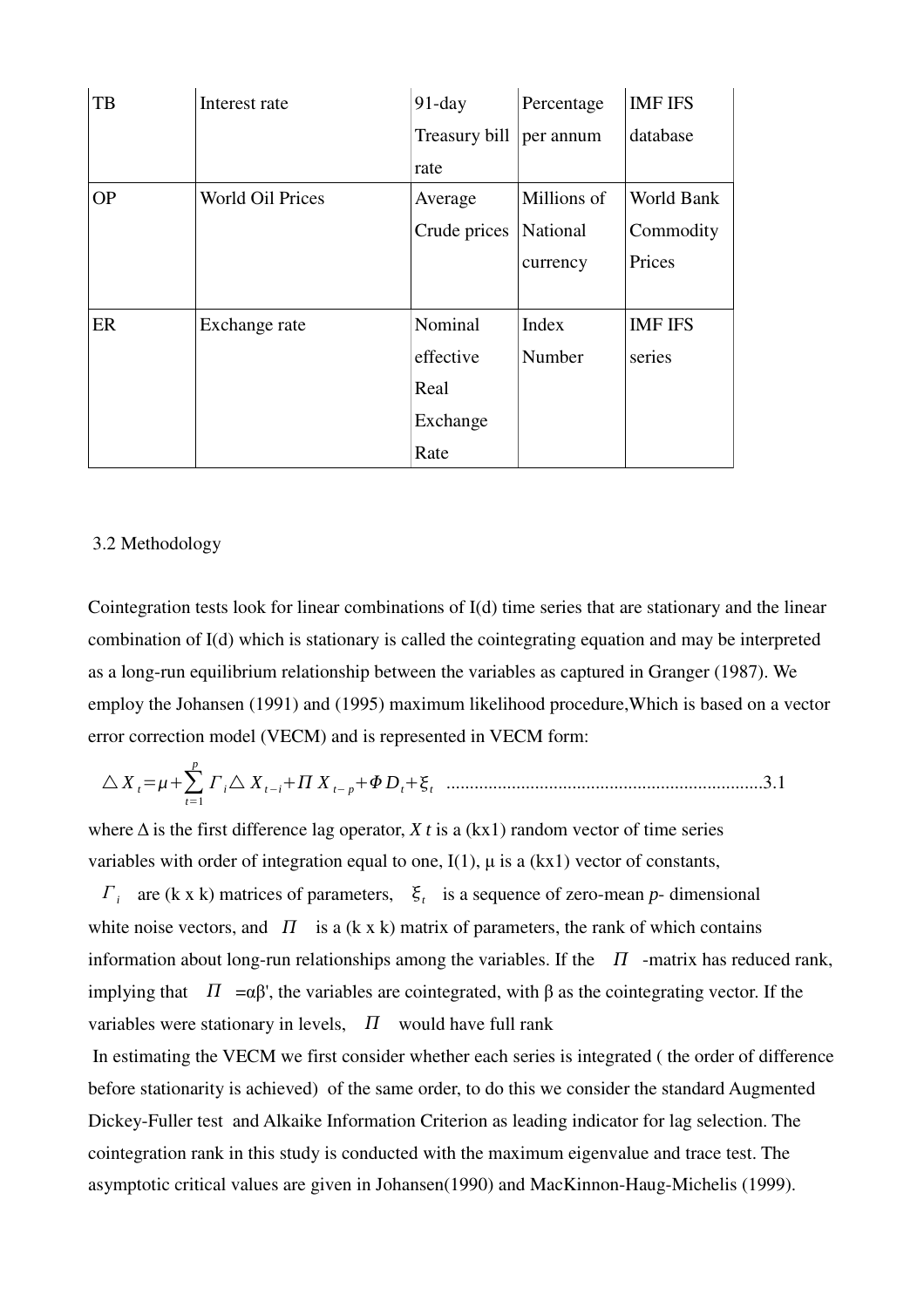From the above theoretical , intuitive , and empirical discussion, we postulate the relationship between stock prices and selected macro economic variables as

*lnDSIt*=01*CPIt*2*ERt*3*TBt*<sup>4</sup> *FDIt*5*OPt<sup>t</sup>* .................................................3.2

#### where

*lnDSI* is databank stock index, *CPI* is consumer price index, *ER* is nominal effective exchange rate, *TB* is 91-day treasury -bill rate , *FDI* is inward foreign direct investment and

*OP* is world crude oil prices

 $\beta_1$ ,  $\beta_2$ ,  $\beta_3$  are the sensitivity of each of the macroeconomic variables to stock prices.

 $\beta_0$  is a constant and  $\varepsilon_t$  is error correction term.

All the coefficients of on the variables are expected to be negative except inward FDI

#### **4. 0 Empirical Results and Discussion**

#### **4.1 Descriptive Statistics**

Table 2 presents a summary of descriptive statistics of the the variable. Sample mean, standard deviation, skewness and kurtosis, and the Jacque-Bera statistic and *p*-value have been reported. The high standard deviation of LDSI with respect to the mean is an indication the high volatility in the stock market . From the p-values , the null hypothesis of that LNDSI and TB are normally distributed at 1% level of significance can not be rejected. All the variable are positively skewed except TB

|                 | <b>LNDSI</b> | ER       | <b>CPI</b> | TB          | <b>OP</b> | <b>FDI</b> |
|-----------------|--------------|----------|------------|-------------|-----------|------------|
| Mean            | 6.673750     | 267.3350 | 23.69500   | 28.67172    | 26.30188  | 34.03266   |
| Median          | 6.840000     | 198.5900 | 18.57500   | 29.39000    | 20.22000  | 29.60500   |
| Maximum         | 9.020000     | 873.1700 | 70.08000   | 46.00000    | 68.76000  | 126.4600   |
| Minimum         | 4.330000     | 46.57000 | 7.900000   | 9.530000    | 11.64000  | 1.480000   |
| Std. Dev.       | 1.413667     | 256.3345 | 14.57653   | 9.986343    | 14.13344  | 25.48906   |
| <b>Skewness</b> | 0.011348     | 1.148752 | 1.643429   | $-0.169336$ | 1.661177  | 1.687130   |
| Kurtosis        | 2.153272     | 3.067969 | 5.438478   | 2.107776    | 4.872909  | 6.347619   |
|                 |              |          |            |             |           |            |
| Jarque-Bera     | 1.913236     | 14.08838 | 44.66561   | 2.428699    | 38.78886  | 60.24584   |
| Probability     | 0.384190     | 0.000872 | 0.000000   | 0.296903    | 0.000000  | 0.000000   |
|                 |              |          |            |             |           |            |

Table 2: Descriptive Statistics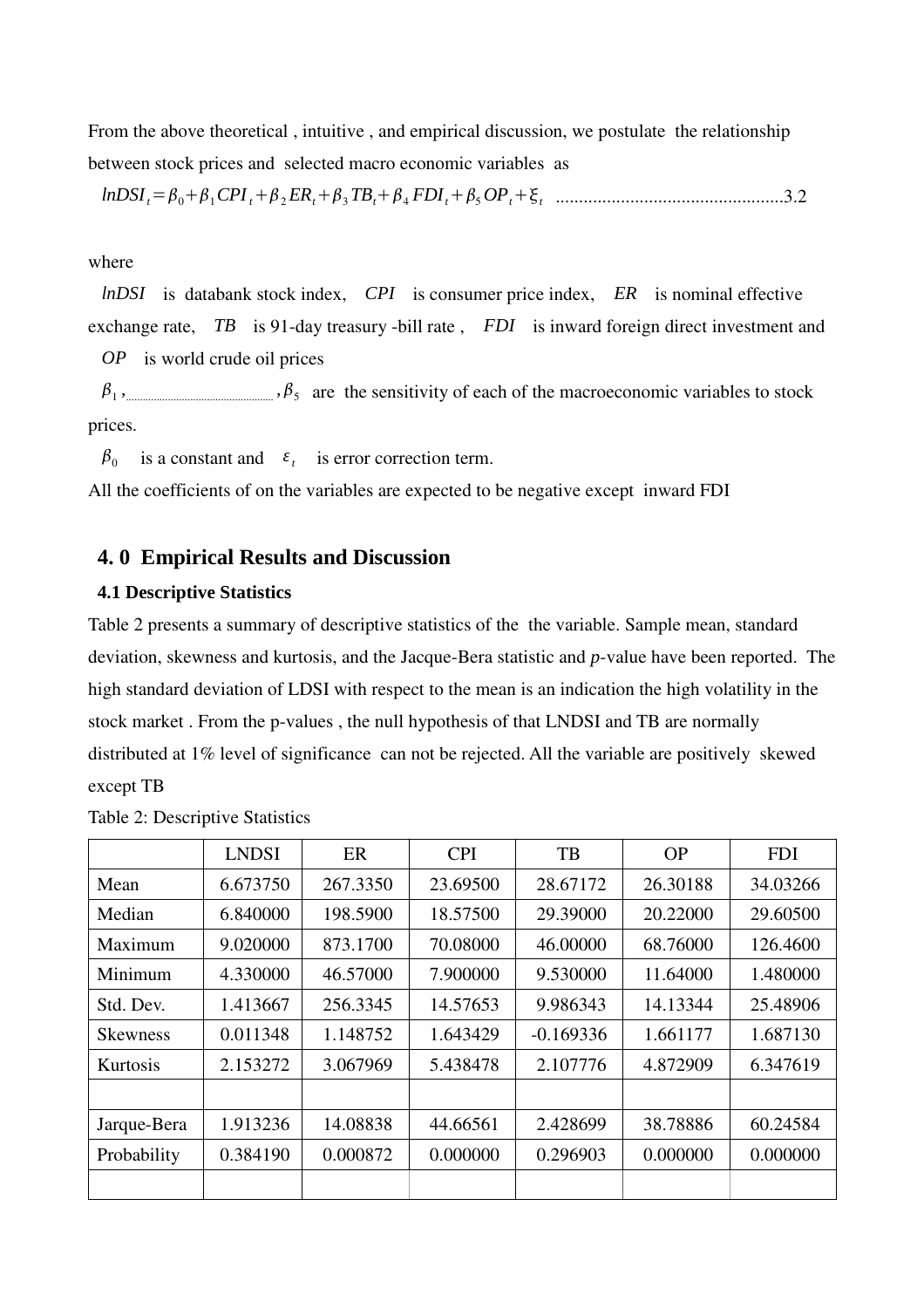| Sum                 | 427.1200 | 17109.44 | 1516.480 | 1834.990 | 1683.320 | 2178.090 |
|---------------------|----------|----------|----------|----------|----------|----------|
| Sum Sq.             | 125.9027 | 4139564. | 13385.95 | 6282.804 | 12584.51 | 40930.60 |
| Dev.                |          |          |          |          |          |          |
|                     |          |          |          |          |          |          |
| <b>Observations</b> | 64       | 64       | 64       | 64       | 64       | 64       |

#### **4.2 Unit Root Test**

Table 3 represent unit root test conducted to determine the stationarity of the variable. Augmented Dickey-Fuller (ADF) test were employed . The result indicate that all the data were non-stationary at levels but become stationary after first differencing at 5% significant level.

SERIES LEVELS FIRST DIFFERENCE ORDER OF INTEGRATION LNDSI  $|-1.107392| -4.659090**|I(1)|$ CPI -0.91869 -3.348457\*\* I(1) OP  $\big| 0.683195 \big| -3.539432^{**} \big| I(1) \big|$ FDI | -1.384954  $\vert$  -4.176360\*\*  $\vert$ I(1) TB |-2.123341  $|-5.464368**$  |I(1) ER  $\vert$  -0.673583  $\vert$  -7.743717\*\*  $\vert$ I(1)

**Table 3 : ADF Unit Root Test on Variables**

[Note: \*\* denote significance at 5% , critical values are from Mackinnon (1999)]

#### **4.3 Cointegration Test**

The next step involves estimating the model and determining the rank of p to find the number of cointegrating relations in our model. The model lag selection is based on the lowest SIC ( see appendix 1). The result of the cointegration test is represented in table 4. The trace statistic suggests two cointegrating vector , and the maximum eigenvalue statistic one cointegrating vector at the 5% significance level (see Table 4 and 5). Given the evidence in favour of at least one cointegrating vector, we normalise the cointegrating vector on the natural log of stock price (LNDSI)

#### **Johansen Cointegration Test**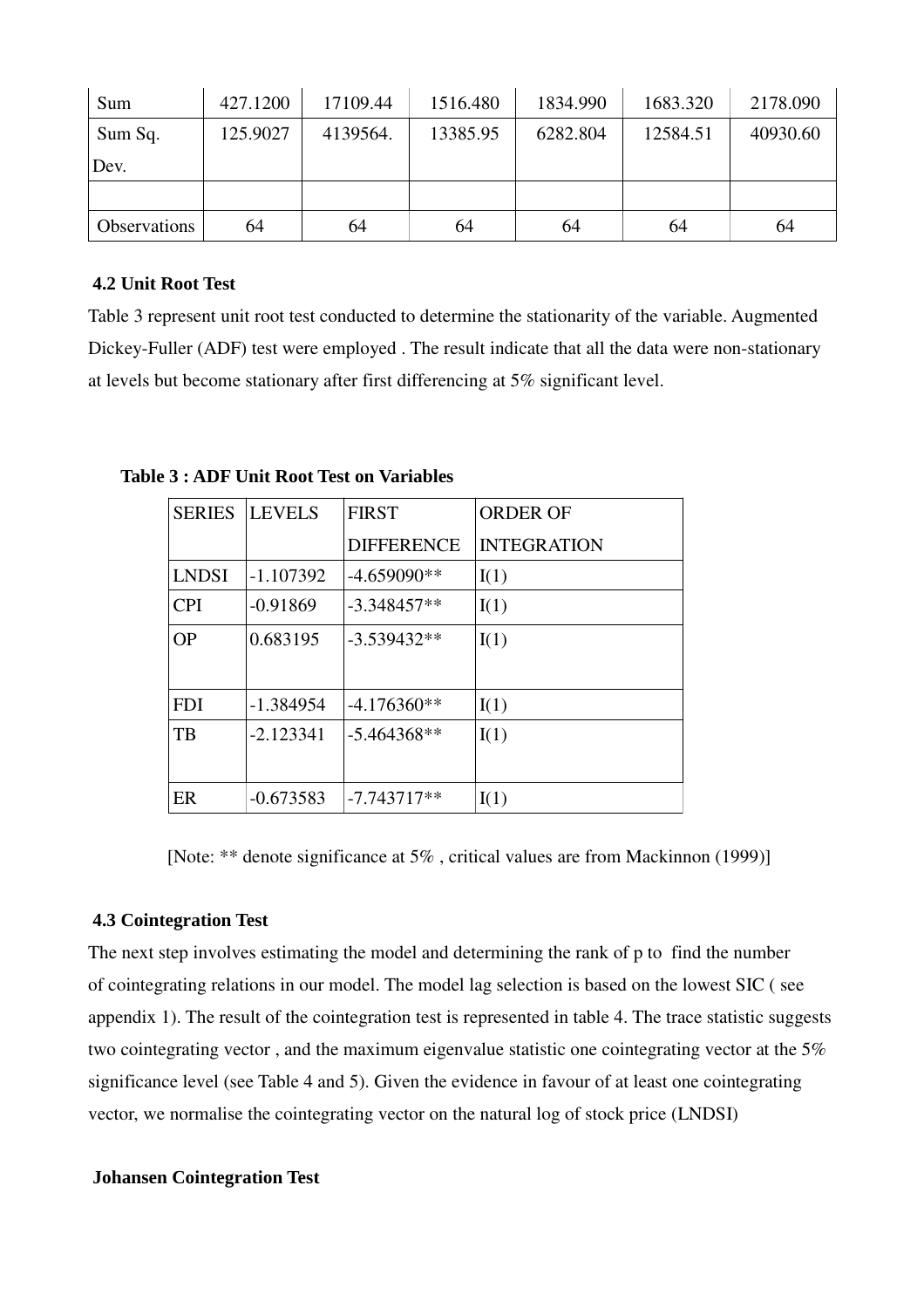Sample : 1991Q1-2007Q4

Trend assumption: Linear deterministic trend

Series: LNDSI TB CPI OP FDI ER

Lags interval (in first differences): 1 to 2

#### Table 4: Unrestricted Cointegration Rank Test (Trace)

| Hypothesized   |            | Trace            | 0.05                  |         |
|----------------|------------|------------------|-----------------------|---------|
| No. of $CE(s)$ | Eigenvalue | <b>Statistic</b> | <b>Critical Value</b> | Prob.** |
|                |            |                  |                       |         |
|                |            |                  |                       |         |
| None *         | 0.620114   | 131.4750         | 95.75366              | 0.0000  |
| At most $1 *$  | 0.381455   | 72.43412         | 69.81889              | 0.0305  |
| At most 2      | 0.248774   | 43.13065         | 47.85613              | 0.1294  |
| At most 3      | 0.203878   | 25.68164         | 29.79707              | 0.1385  |
| At most 4      | 0.175438   | 11.77346         | 15.49471              | 0.1681  |
| At most 5      | 0.000105   | 0.006411         | 3.841466              | 0.9356  |

Trace test indicates 2 cointegrating eqn(s) at the 0.05 level

\* denotes rejection of the hypothesis at the 0.05 level

\*\*MacKinnon-Haug-Michelis (1999) p-values

|  | Table 5: Unrestricted Cointegration Rank Test (Maximum Eigenvalue) |  |  |
|--|--------------------------------------------------------------------|--|--|
|  |                                                                    |  |  |

| Hypothesized      |            | Max-Eigen | 0.05                  |           |
|-------------------|------------|-----------|-----------------------|-----------|
| No. of $CE(s)$    | Eigenvalue | Statistic | <b>Critical Value</b> | $Prob.**$ |
|                   |            |           |                       |           |
|                   |            |           |                       |           |
| None <sup>*</sup> | 0.620114   | 59.04089  | 40.07757              | 0.0001    |
| At most 1         | 0.381455   | 29.30348  | 33.87687              | 0.1596    |
| At most 2         | 0.248774   | 17.44900  | 27.58434              | 0.5416    |
| At most 3         | 0.203878   | 13.90818  | 21.13162              | 0.3726    |
| At most 4         | 0.175438   | 11.76705  | 14.26460              | 0.1197    |
| At most 5         | 0.000105   | 0.006411  | 3.841466              | 0.9356    |

Max-eigenvalue test indicates 1 cointegrating eqn(s) at the 0.05 level

\* denotes rejection of the hypothesis at the 0.05 level

\*\*MacKinnon-Haug-Michelis (1999) p-values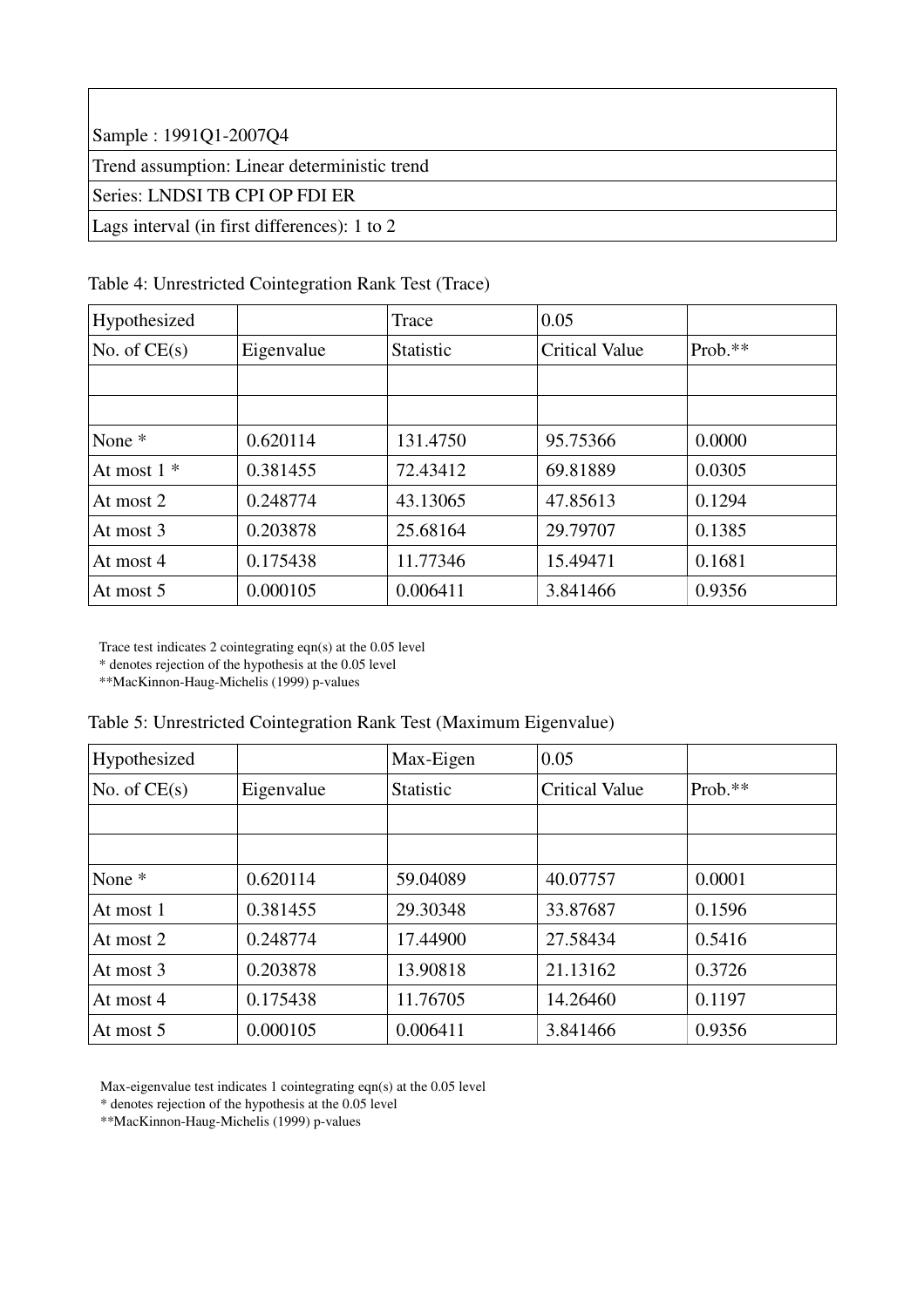The normalized cointegrating coefficients for LNDSI is shown in table 6. We can therefore write our cointegrating relationship as

LNDSI<sub>t</sub> = 8.412054 -0.061841TB<sub>t</sub>-0.007643CPI<sub>t</sub>-0.015069OP<sub>t</sub>+0.025463FDI<sub>t</sub>-0.000751ER<sub>t</sub>

 All the coefficients of the variables are correctly sign with TB and FDI being significant. The negative and significant relationship between TB is expected . This because investing in treasury bill were more lucrative than stock market in the late 90's due to high T-bill rate . This slowdown the performance of the Ghana stock market . The opening of the market to non-resident Ghanaians and foreigners in June 1993 was a big boost to the development of the market. Exchange Control permission was given to foreigners and non-resident Ghanaians to invest through the Exchange without prior approval. This has attracted a number of top-rated foreign institutional buyers.Thus positive and significant relationship between FDI and stock market in Ghana. A negative relation between inflation and stock prices is expected as an increase in the rate of inflation is likely to lead to economic tightening policies, which in turn increases the nominal risk-free rate and hence raises the discount rate in the valuation model . This is consistent with Fama and Schwert (1977), Chen, Roll and Ross (1986) and Jaffe and Mandelker (1976). Ghana economy depends on imported goods and that the depreciation of the Ghana cedi makes increases prices of goods which pushes inflation up. The depreciation is also disincentive to non-resident investors in terms of repatriation of profit and earning.

| <b>LNDSI</b> | TВ             | <b>CPI</b> | OΡ        | <b>FDI</b>      | ER        |
|--------------|----------------|------------|-----------|-----------------|-----------|
| 1.000000     | 0.061841       | 0.007643   | 0.015069  | $-0.025463$     | 0.000751  |
|              | (0.01957)      | (0.00711)  | (0.01117) | (0.00511)       | (0.00050) |
|              | $[3.16080]$ ** | 1.07467    | [1.34908] | $[-4.98477]$ ** | [1.48760] |

Table 6: Normalized cointegrating coefficients (standard error in ( )and t-Statistics in [])

\*\* indicates significance at 5% level.

#### **4.4 Vector Error Correction Model (VECM)**

The existence of at least one cointegrating vector among the variables implies that an ECM can be estimated to investigate the short-run relationship. Table 7 reports the error correction model. The coefficient of the ECM has the right sign and are statistically significant as seen from the table 5. The extent to which pass value of the variable explain the stock market movement is significantly shown. For example a reduction in the growth of interest rate is largely significant in causing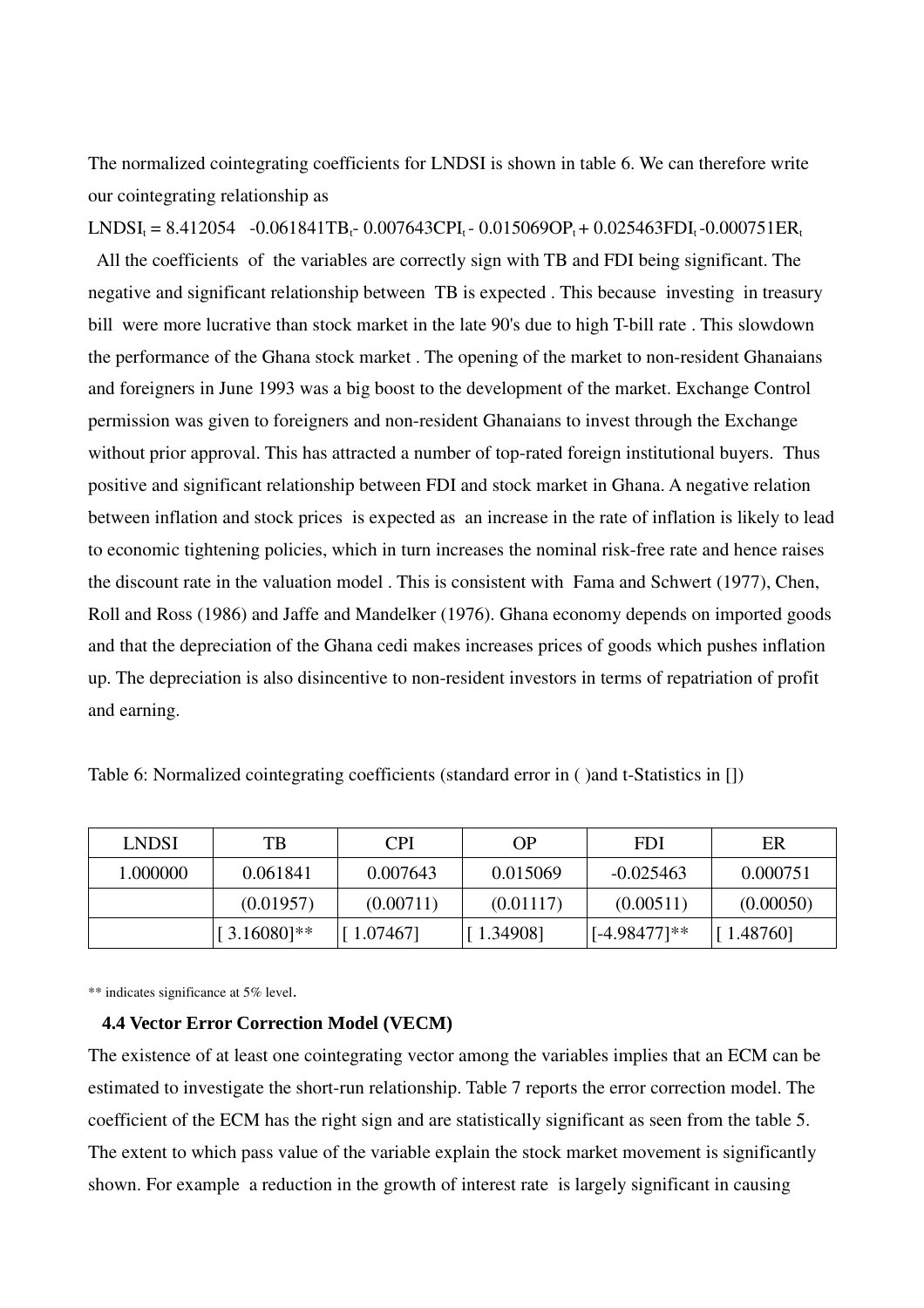growth of stock prices.In terms of performance, the model perform well . The model passes all diagnostic , no serial correlation and no problem of heteroscedasticity. In addition, passes all stability test (see Appendices 2).

The estimated coefficient of the error correction term  $(-0.054)$  is statistically significant at the 5 per cent level and with the appropriate (negative) sign indicating existence of long -run relationship . About 5% of disequilibrium is corrected every quarter .

Table 7 : Error Correction Model

| Variable       | Coefficient | Std. Error | t-Statistic | Prob.  |
|----------------|-------------|------------|-------------|--------|
|                |             |            |             |        |
|                |             |            |             |        |
| $D(LNDSI(-1))$ | 0.668506    | 0.199284   | 3.354535    | 0.0017 |
| $D(LNDSI(-2))$ | $-0.074355$ | 0.141987   | $-0.523676$ | 0.6032 |
| $D(TB(-1))$    | $-0.020520$ | 0.008988   | $-2.283106$ | 0.0274 |
| $D(TB(-2))$    | 0.016922    | 0.007756   | 2.181734    | 0.0346 |
| $D(CPI(-1))$   | $-0.012942$ | 0.006083   | $-2.127378$ | 0.0392 |
| $D(CPI(-2))$   | 0.007783    | 0.004141   | 1.879263    | 0.0670 |
| $D(OP(-1))$    | $-0.000890$ | 0.006062   | $-0.146839$ | 0.8839 |
| $D(OP(-2))$    | $-0.006676$ | 0.006727   | $-0.992378$ | 0.3266 |
| $D(FDI(-1))$   | $-0.000648$ | 0.002134   | $-0.303683$ | 0.7628 |
| $D(FDI(-2))$   | $-0.000463$ | 0.002351   | $-0.196866$ | 0.8449 |
| $D(ER(-1))$    | 0.000612    | 0.001582   | 0.386762    | 0.7008 |
| $D(ER(-2))$    | 0.001952    | 0.001670   | 1.168768    | 0.2489 |
| D(OP)          | $-0.009632$ | 0.004509   | $-2.135899$ | 0.0384 |
| D(ER)          | $-0.002375$ | 0.001056   | $-2.248534$ | 0.0297 |
| D(TB)          | 0.019606    | 0.009965   | 1.967521    | 0.0556 |
| D(FDI)         | 0.003162    | 0.001937   | 1.632314    | 0.1099 |
| D(CPI)         | 0.004206    | 0.004025   | 1.044932    | 0.3019 |
| $\mathsf{C}$   | 0.044989    | 0.033488   | 1.343419    | 0.1862 |
| $RESID(-1)$    | $-0.054184$ | 0.413052   | $-2.833270$ | 0.4095 |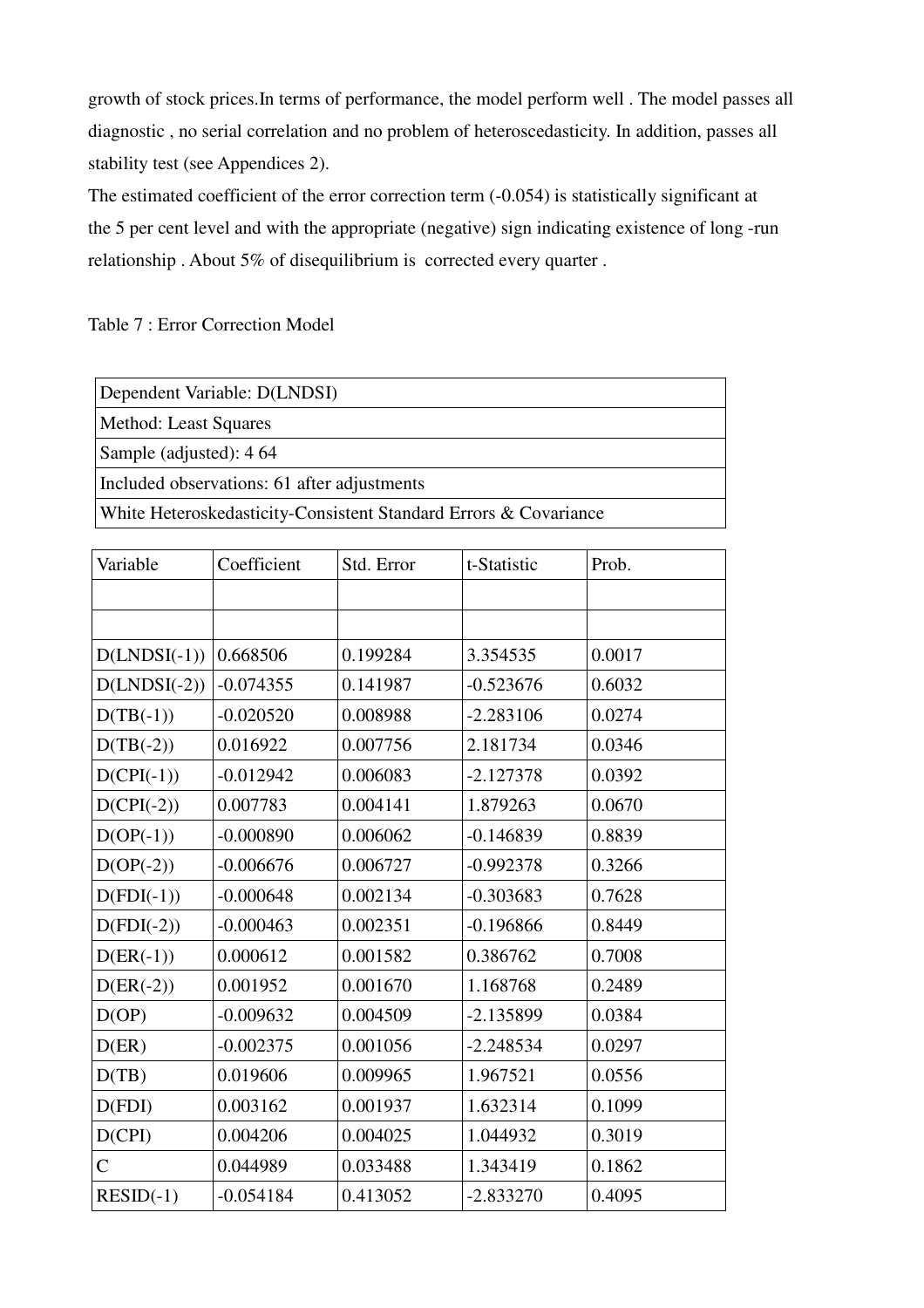| R-squared                  | 0.452032 | Mean dependent var    | 0.072295    |
|----------------------------|----------|-----------------------|-------------|
| Adjusted R-                | 0.235393 | S.D. dependent var    | 0.143322    |
| squared                    |          |                       |             |
| S.E. of                    | 0.125324 | Akaike info criterion | $-1.075343$ |
| regression                 |          |                       |             |
| Sum squared                | 0.675359 | Schwarz criterion     | $-0.452463$ |
| resid                      |          |                       |             |
| Log likelihood $ 50.79797$ |          | Hannan-Quinn criter.  | $-0.831230$ |

Diagnostic Test

|                  |                               | <b>Breusch-Godfrey Serial Correlation LM Test:</b> |        |
|------------------|-------------------------------|----------------------------------------------------|--------|
| F-statistic      | 0.485655                      | Prob. $F(7,42)$                                    | 0.8395 |
| $Obs*R$ -squared | 3.592711                      | Prob. Chi-Square(7)                                | 0.8253 |
|                  | Heteroskedasticity Test: ARCH |                                                    |        |
| F-statistic      | 13.34615                      | Prob. $F(2,58)$                                    | 0.0006 |
| $Obs*R$ -squared | 11.22372                      | Prob. Chi-Square(2)                                | 0.0008 |

## 5.0 Conlusion And Summary

This paper examined the relation between macroeconomic variables; Inflation , interest rate exchange rate, Oil prices , inward FDI, and the Ghana stock market represented Databank Stock from 1991.1 to 2007.4. Index using Johansen's (1990) VECM, a full information maximum likelihood estimation model. Our conclusions were that the Ghana stock market formed significant relationships with the macroeconomic variables identified.

The conclusions drawn from the study will be give hint to whether there exist opportunities for profit from the inefficiencies of stock market mechanisms in the transfer of information between stock market and the macro economy , The presence of a cointegrating relationship between macroeconomic variables and stock prices brings the conclusions of the efficient market hypothesis in doubt. Establishing the lead lag in the short- run through the ECM indicate that investors can use past values to reap abnormal profit.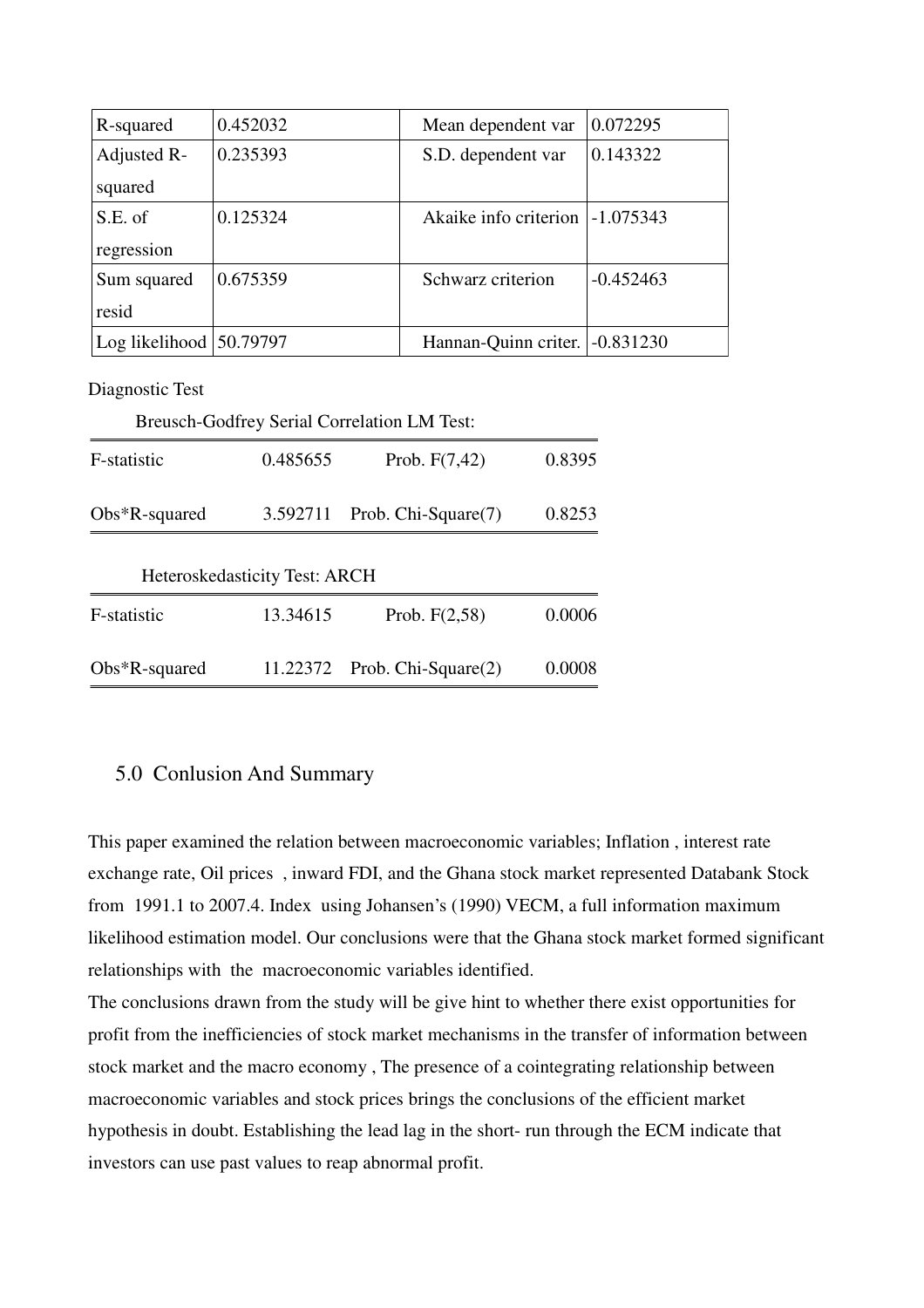#### **REFERENCE**

 Ajayi, Richard A, and Mbodja Mougoue, 1996, On the Dynamic Relation between Stock Prices and Exchange Rates, *Journal of Financial Research 19*, 193-207.

Berlemann, M., Dimitrova, K. and Nenovsky, N., 2005, Assessing Market Expectations on Exchange Rates and Inflation: A Pilot Forecasting System for Bulgaria,*William Davidson Institute Working Paper No. 759*  Brown, S.J. and T. Otsuki, 1990, Macroeconomic Factors and the Japanese Equity Markets: The CAPMD project, in E.J. Elton and M. Gruber (eds.), *Japanese Capital Market*s, New York: Harper and Row.

Chen, N.F., R. Roll and S.A. Ross, 1986, Economic Forces and the Stock Market, *Journal of Business* 59, 383-403.

Cheung, Y. W. and K.S. Lai, 1992, Finite-Sample Sizes of Johansens's Likelihood Ratio Tests for Cointegration, *Oxford Bulletin of Statistics and Economics* 54, 313-328.

Cushman, D.O. and S. S. Lee, 1996, Maximum Likelihood Estimation of Cointegration in Exchange Rate Models for Seven Inflationary OECD countries, *Journal of International Money & Financ*e, 15, 337-368.

Darrat, A.F., 1990, Stock Returns, Money, and Fiscal Policy, *Journal of Financial andQuantitative Analysis* 25, 387-398.

Darrat, A.F. and T.K. Mukherjee, 1987, The Behavior of the Stock Market in a Developing Economy, *Economics Letters* 22, 273-278.

DeFina, R.H., 1991, Does Inflation Depress the Stock Market?, *Business Revie*w, Federal Reserve Bank of Philadelphia, 3-12.

Dickey, D.A. and W.A. Fuller, 1981, Likelihood Ratio Statistics for Autoregressive Time Series with a Unit Root, *Econometrica* 49, 1057-1072.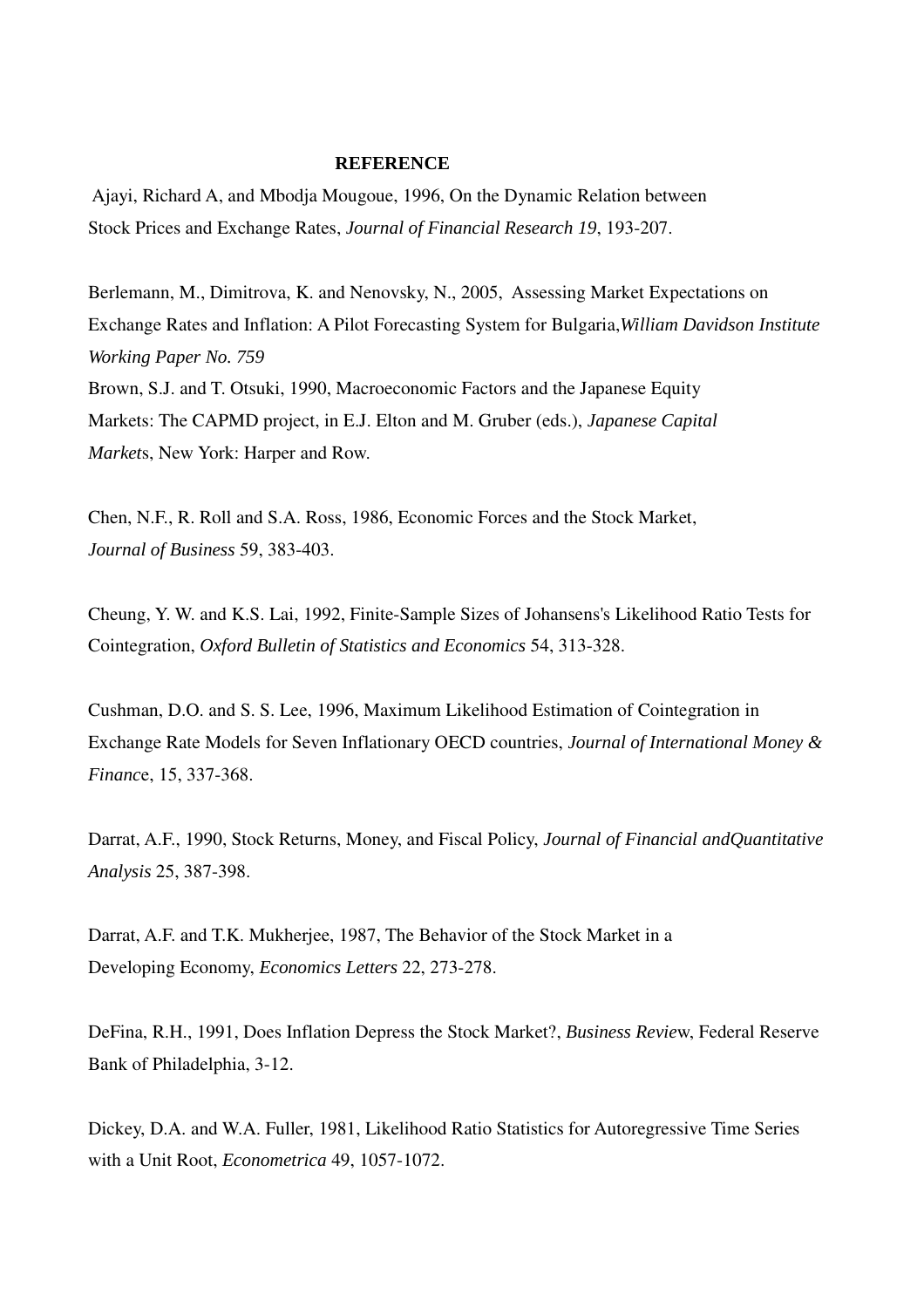Driesprong, Gerben, Jacobsen, Ben and Maat, Benjamin, "Striking Oil: Another Puzzle?", 2007. *EFA 2005 Moscow Meetings Paper* 

Dwyer, G.P. and M.S. Wallace, 1992, Cointegration and Market Efficiency, *Journal of International Money & Financ*e, 14, 801-821.

Engle, R.F and C.W.J. Granger, 1987, Cointegration and Error Correction: Representation, Estimation and Testing, *Econometrica* 55, 251-130.

Fama, E.F., 1981, Stock Returns, Real Activity, Inflation and Money, *American Economic Review* 71, 545-565.

Fama, E.F., 1990, Stock Returns, Expected Returns, and Real Activity, *Journal of Finance* 45, 1089-1108.

Fama, E.F., 1991, Efficient Capital Markets: II, *Journal of Finance* 46, 1575-1617. 10

Fama, E.F. and G.W. Schwert, 1977, Asset Returns and Inflation, *Journal of FinancialEconomics* 5, 115-146.

Geske, R. and R. Roll, 1983, The Fiscal and Monetary Linkage Between Stock Returns and Inflation, *Journal of Finance* 38, 7-33.

Granger, C.W.J., 1986, Developments in the Study of Cointegrated Economic Variables, *Oxford Bulletin of Economics and Statistics* 48, 213-27. Gunasekarage, A. and D.M. Power (2001), 'The Profitability of Moving Average Trading Rules in South Asian Stock Markets', *Emerging Markets Review*, 2: 17–33.

Ho, Y., 1983, Money Supply and Equity Prices: An Empirical Note on Far Eastern Countries, *Economic Letters* 11, 161 – 165.

Humpe, A., and Macmillan, P.,2007, Can Macroeconomic Variables Explain Long Term Stock Market Movements? A Comparison of the US and Japan *CDMA Working Paper* No. 07/20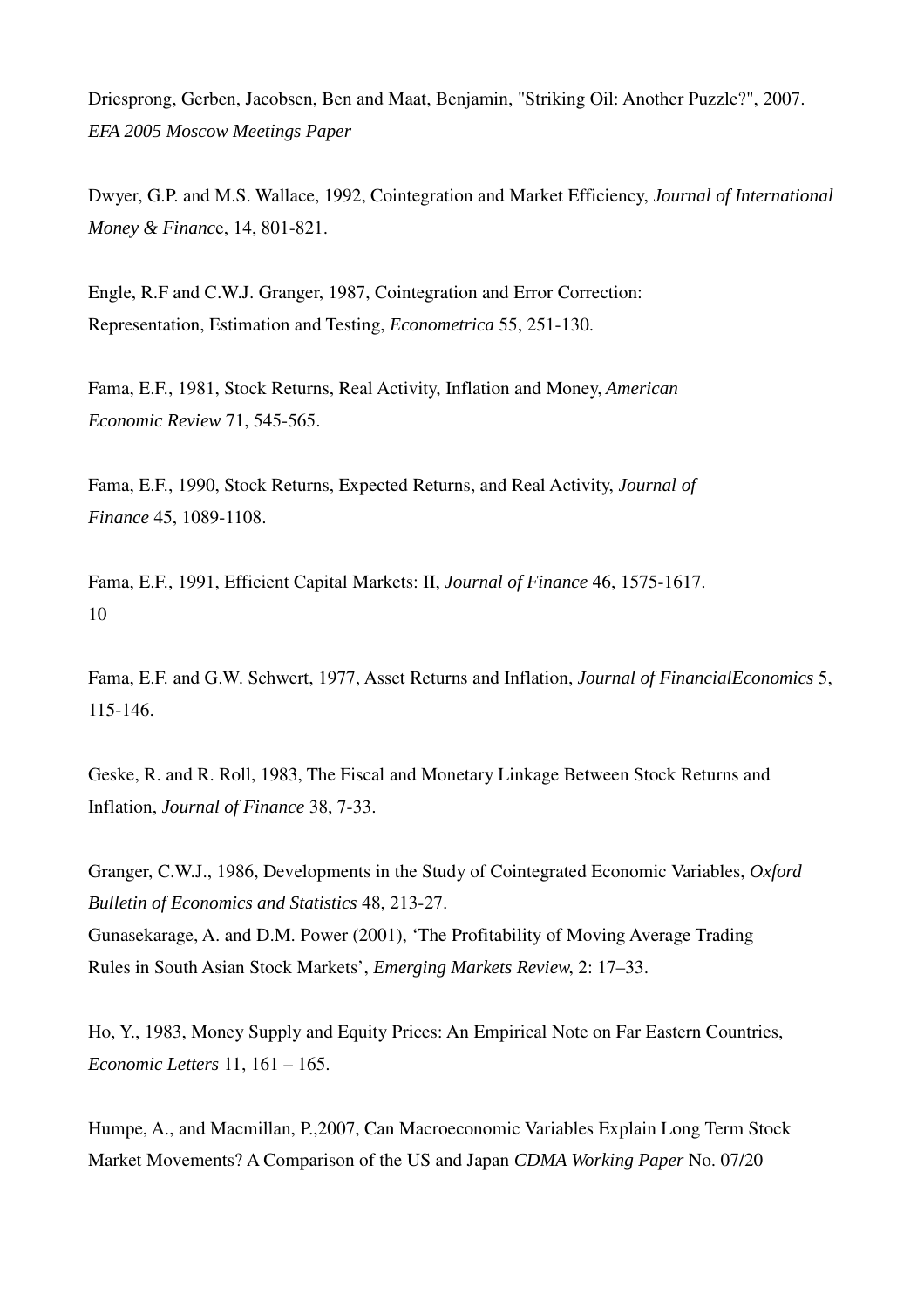Hussain. F., and Mahmood.T., 2001, The stock Market and the Economy of Pakistan. The Pakistan development Review 40:2. 107-114

International Financial Statistics , various issues Jaffe, J. and Mandelker, G., 1976, The 'Fisher Effect' for Risky Assets: An Empirical Investigation, Journal of Finance 31,447-58.

Jefferis,K., Okeahalam C. and Matome T., 2001 International Stock Market Linkages in south Africa, *AERC Research Paper 105* Johansen, S., 1991, Estimation and Hypothesis Testing of Cointegrating Vectors in Gaussian Vector Autoregressive Models, *Econometrica* 59, 1551-1580.

Johansen, S., 1995, *Likelihood based Inference in Cointegrated Vector Auto-Regressive Model*s, Oxford University Press.

Johansen, S. and K. Juselius, 1990, Maximum Likelihood Estimation and Inference on Cointegration with Application to the Demand for Money, *Oxford Bulletin of Economics and Statistics* 52, 169-210. *Financial Research* 18, 223-237.

Johansen, S. and K. Juselius, 1994, Identification of the Long-Run and the Short-Run Structure. An Application of the ISLM Model, *Journal of Econometrics,* 64, 7-3*6.*

Lee, B.S, 1992, Causal Relationships Among Stock Returns, Interest Rates, Real Activity, and Inflation, *Journal of Finance,* 4*7,* 1591-1603. Leibowitz, M. L. , Sorensen, E.H., Arnott, R. D. and Hansen, N. H., 1989, A total differential approach to equity duration, *Financial Analysts Journal.*

Lo, W., H. Fund, and J.N. Morse, 1995, A Note on Euroyen and Domestic Yen InterestRates, *Journal of Banking & Financ*e, 19, 1309-1321.

Lutkepohl, H. and H.E. Reimers, 1992, Impulse Response Analysis of Cointegrated Systems, *Journal of Economic Dynamics and Control* 16, 53-78.

Maysami, R. C. and Koh, T. S., 2000, A Vector Error Correction Model of the Singapore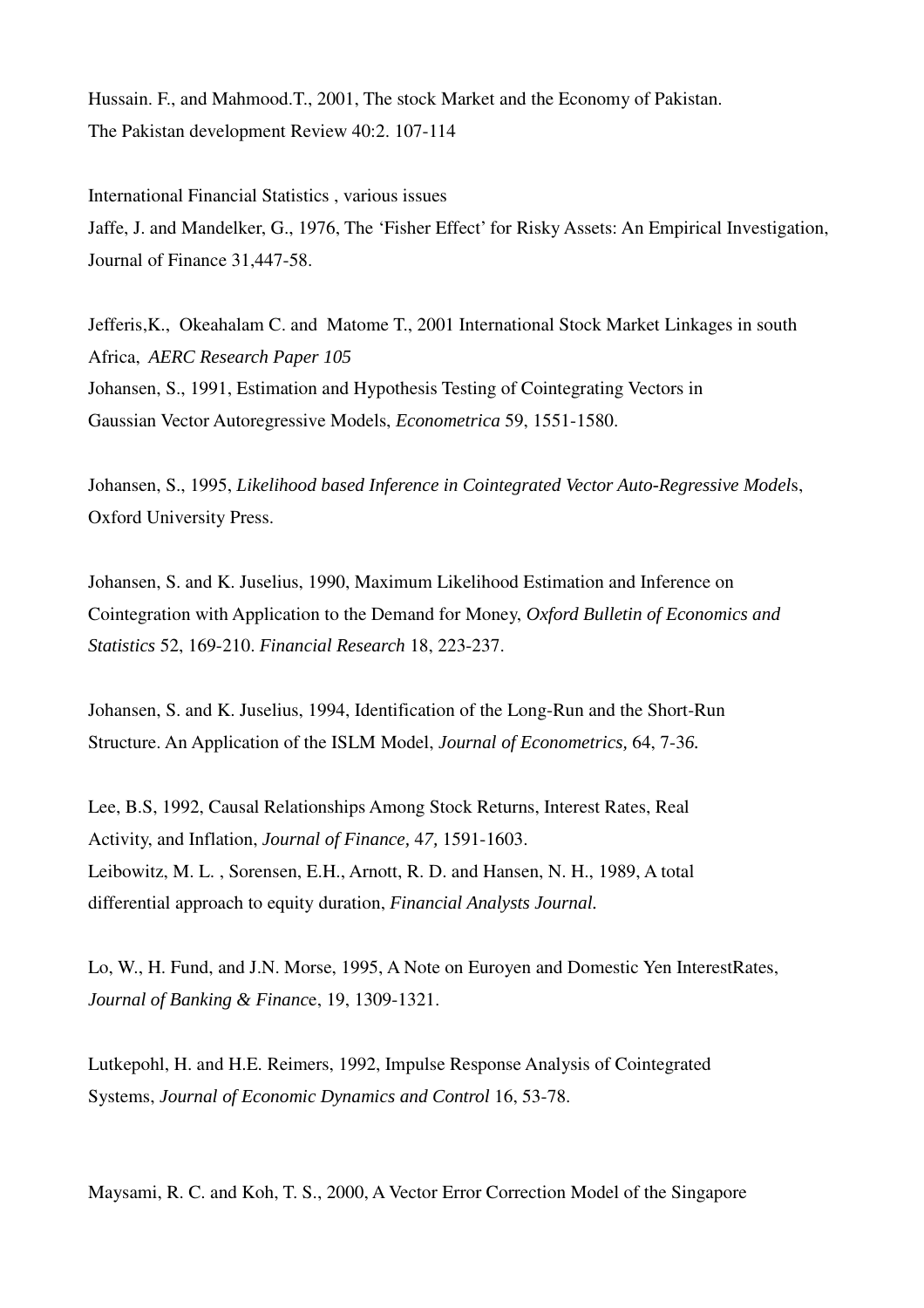Stock Market, *International Review of Economics and Finance* 9, 79 – 96.

Nishat. M., and M. Saghir, 1991, The stock Market and Pakistan Economy. Savings and Development 15:2. 131- 145

Nishat, M.,and Shaheen, R., 2004, Macroeconomic Factors and Pakistani Equity Market, *The Pakistani Development Review* 43:4

Osterwald-Lenum, M, 1992, A Note with Quantiles of the Asymptotic Distribution of the Maxi mum Likelihood Cointegration Rank Test Statistics, *Oxford Bulletin of Statistics and Economics* 54,

Oyama, Tsuyoshi, "Determinants of Stock Prices: The Case of Zimbabwe 1997,I*MF Working Paper No. 97/117* 

Poterba, J.M. and L.H. Summers, 1988, Mean Reversion in Stock Prices: Evidence and Implications, *Journal of Financial Economics* 22, 27-59.

Quartey,P.,and Gaddah, M., (2007), Long Run Determinants of Stock Market Development in Ghana, *Journal of Africa Business* 8, 2

Sharma, J.L. and R.E. Kennedy, 1977, A Comparative Analysis of Stock Price Behavior on the Bombay, London, and New York Stock Exchanges, *Journal of Financial and Quantitative Analysis* 17, 391-413.

Tessaromatis, Nicholas, 2003, Stock Market Sensitivity to Interest Rates and Inflation . E*FMA 2003 Helsinki Meetings*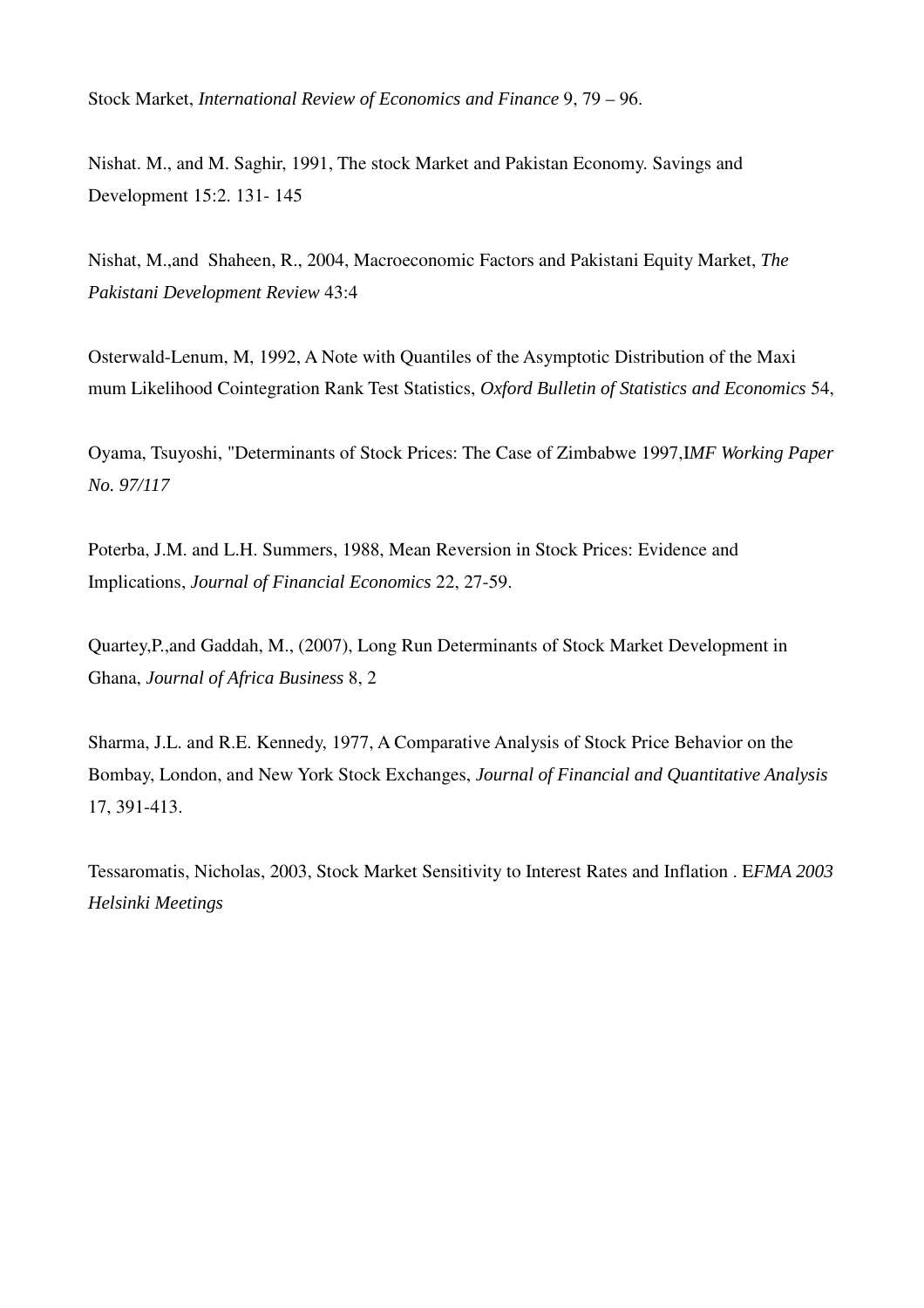# **Appendices**

| Lag                         | LogL        | LR        | <b>FPE</b>   | AIC.      | <b>SC</b> | HQ        |
|-----------------------------|-------------|-----------|--------------|-----------|-----------|-----------|
| $\Omega$                    | $-1263.984$ | NA.       | $9.07e + 11$ | 44.56083  | 44.77589  | 44.64441  |
|                             | $-818.2908$ | 781.9172  | 522226.5     | 30.18564  | 31.69105  | 30.77070  |
| $\mathcal{D}_{\mathcal{L}}$ | $-749.0854$ | 106.8435  | 169781.7     | 29.02054  | 31.61629* | 30.10707  |
| 3                           | $-716.5818$ | 43.33810  | 214237.8     | 29.14322  | 33.22932  | 30.73122  |
| 4                           | $-676.7737$ | 44.69688  | 234469.7     | 29,00960  | 34.38605  | 31.09907  |
| 5                           | $-609.1483$ | 61.69332  | 116053.1     | 27.89994  | 34.56674  | 30.49089  |
| 6                           | $-547.2718$ | 43.42213  | 94904.90     | 26.99199  | 34.94914  | 30.08441  |
| 7                           | $-436.5993$ | 54.36541* | 24069.22*    | 24.37191* | 33.61940  | 27.96580* |

**Appendix 1: VAR Lag selection**

\* indicates lag order selected by the criterion

LR: sequential modified LR test statistic (each test at 5% level)

FPE: Final prediction error

AIC: Akaike information criterion

SC: Schwarz information criterion

HQ: Hannan-Quinn information criterion

# **Appendix 2 : Stability test**

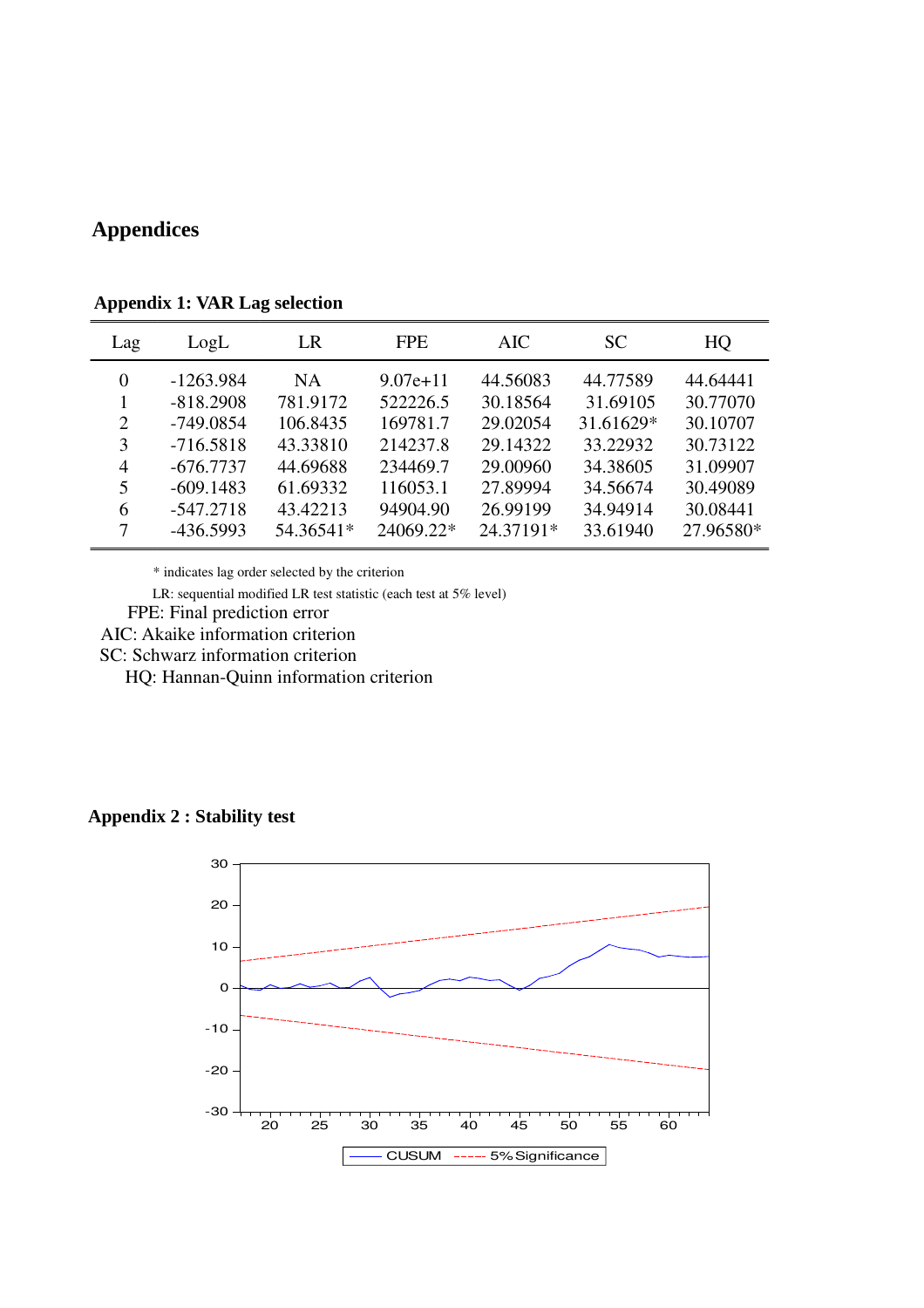